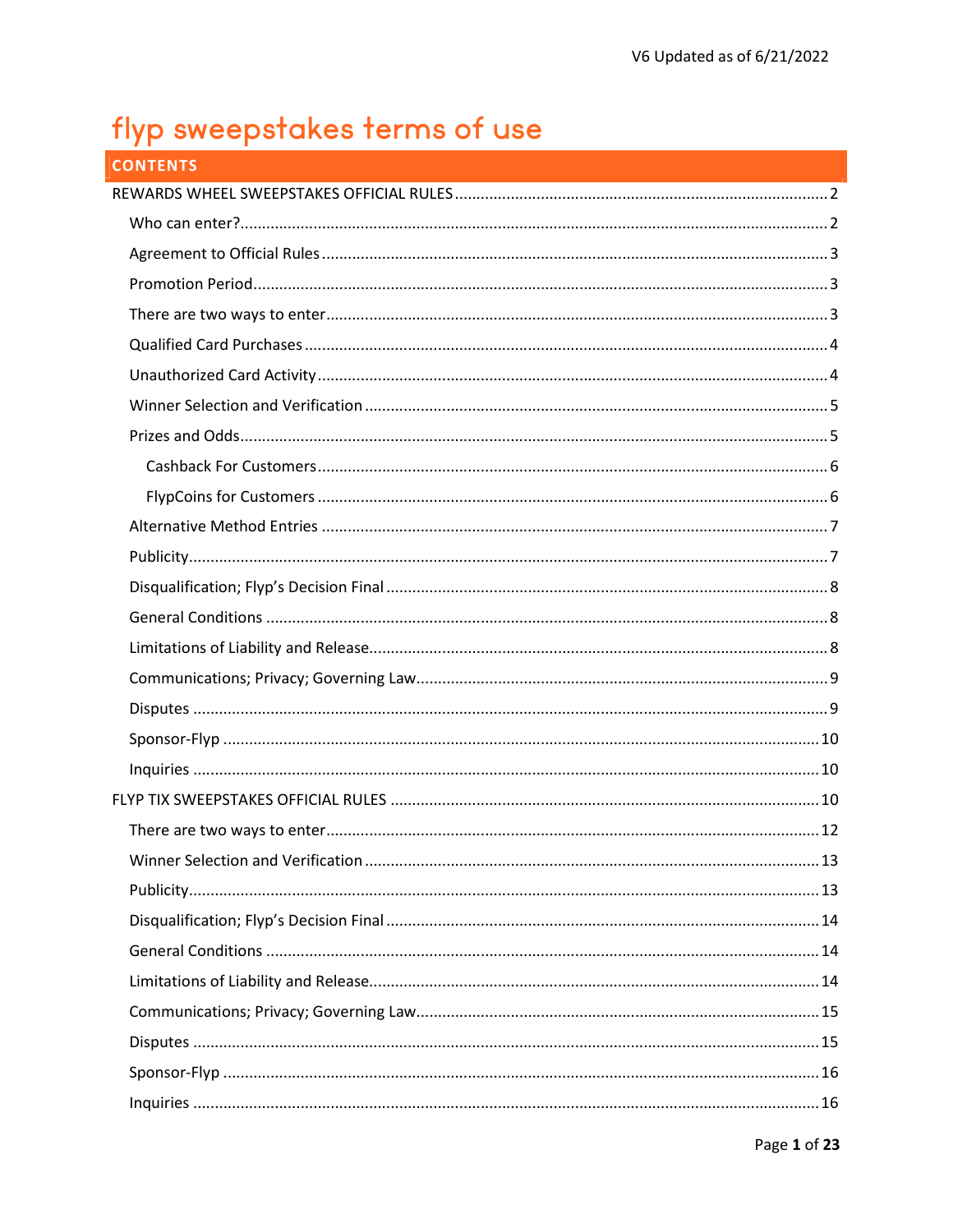# REWARDS WHEEL SWEEPSTAKES OFFICIAL RULES

## NO PURCHASE OR PAYMENT NECESSARY TO ENTER OR WIN.

#### VOID WHERE PROHIBITED OR RESTRICTED BY LAW.

The Rewards Wheel Sweepstakes (the "Sweepstakes'') consists of opportunities to win prizes based on the spinning of a virtual Prize Rewards Wheel within the Flyp mobile application (the "App"). Prizes are displayed on the Rewards Wheel and further described within these Official Rules. Prizes consist of Cash Back and FlypCoins. The Flyp Store is the location within the Flyp application where the FlypCoins prizes can be redeemed.

# WHO CAN ENTER?

The Sweepstakes is open to individuals who are: (i) legal residents of the 50 US states (including D.C.); (ii) at least 18 years old and the age of majority in their jurisdiction of residence at the time of entry; (iii) physically located in the United States at the time of entry; and (iv) otherwise eligible under any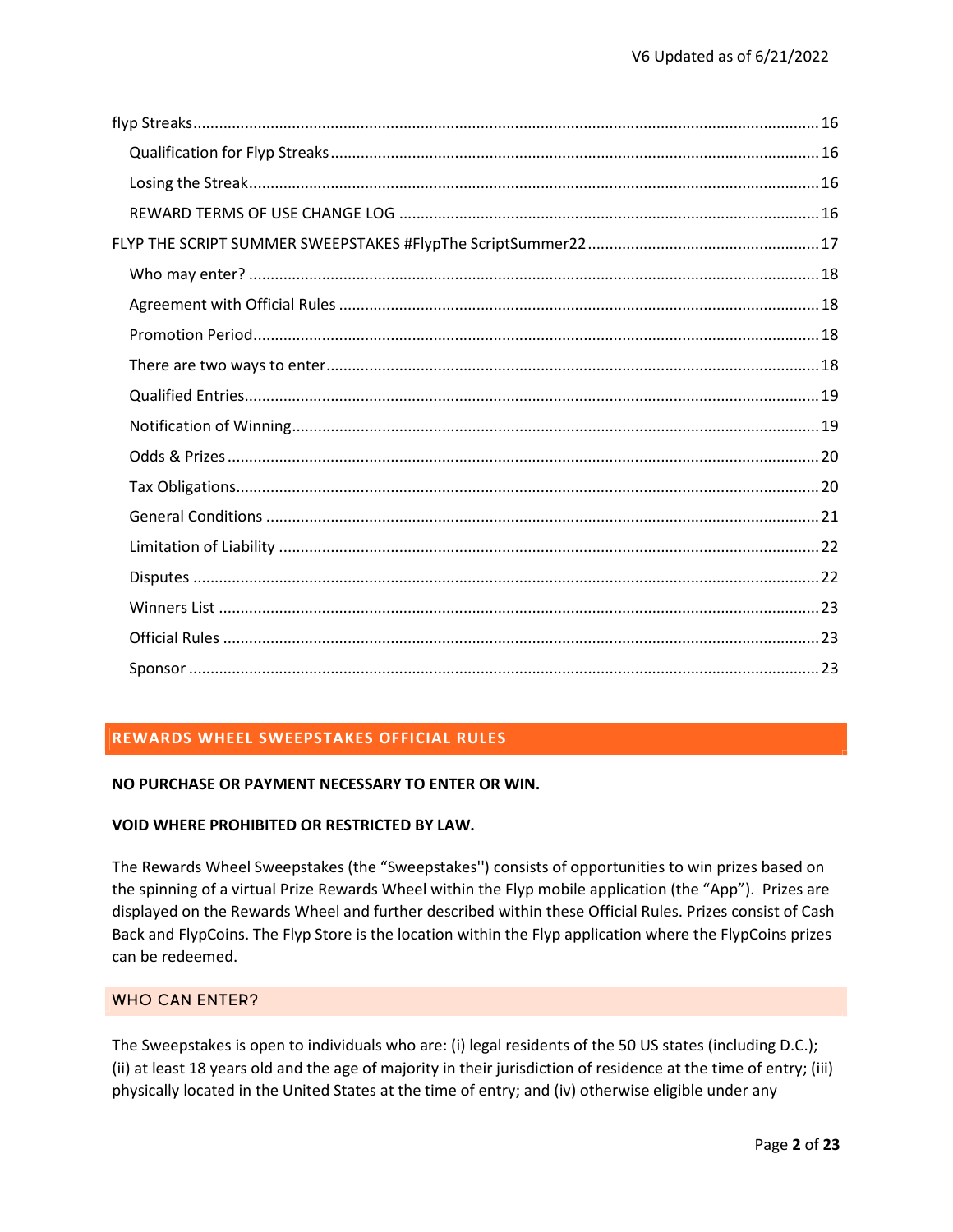applicable law, guidance, or regulation to enter or receive winnings, including but not limited to the United States' Patriot Act of 2001.

## AGREEMENT TO OFFICIAL RULES

By entering these Sweepstakes, you ("You") agree to be bound by these Official Rules and the decisions of Flyp, which are final and binding regarding all matters related to the Sweepstakes. By participating, You release, discharge and hold harmless Flyp from any claims, losses, or damages arising out of Your participation in the Sweepstakes and, if declared a Winner, the acceptance or use, misuse or possession of any prize, as further detailed below.

## PROMOTION PERIOD

The Sweepstakes begins and ends at the times set forth below. For purposes of the Sweepstakes, Eastern Time on any day shall mean the applicable local time in New York, New York on that day. Flyp's computer system is the official timekeeping device with respect to all matters relating to the Sweepstakes.

Start Time: February 14, 2022

End Time: December 31, 2022

#### THERE ARE TWO WAYS TO ENTER

- 1. Use of Flyp Card. Flyp Card holders may make a Qualifying Purchase (as defined in the Terms of Rewards – Flyp Card Addendum) using your Flyp Prepaid Debit Card (the "Flyp Card") during the Sweepstakes Period. Qualifying Purchases exclude those categories of purchases maintained in our list of exclusions in Unauthorized Card Activity found in the Card Agreement Terms of Use and within this document. (see Unauthorized Card Activity) Shortly after authorization of your Qualifying Purchase, You will receive a notification (if notifications are elected within settings) on Your smartphone of a chance to spin the Rewards Wheel. If notifications are not selected, the wheel spin will be identified in the Flyp App on the Rewards Center. The opportunity to spin the Rewards Wheel will expire five days from the date and time of the Qualifying Purchase, as determined by Flyp. Locate the Rewards Wheel by either by clicking the smartphone notification generated by the App, opening the Flyp App and navigating to the Rewards Center, or selecting the Qualifying Purchase in the App, review and accept these Official Rules by clicking the link displayed or visiting these Terms of Rewards Wheel Sweepstakes, and tap the Rewards Wheel to spin for your chance to win a prize (as described below).
- 2. Alternative Method of Entry. Alternatively, you may enter by completing a qualifying purchase (see Qualified Card Purchases) during the Sweepstakes Period and mailing to Flyp an envelope containing receipt of the qualifying purchase and a 3x5 card with your name, address, mobile telephone/text number, and email address, clearly printed, where you can be reached. Entries should be mailed via U.S.P.S. with the proper postage to: Flyp Financial, Inc., 15105 John J. Delaney Dr., Suite D199, Charlotte, NC 28277. Flyp is not responsible for mishandled mail.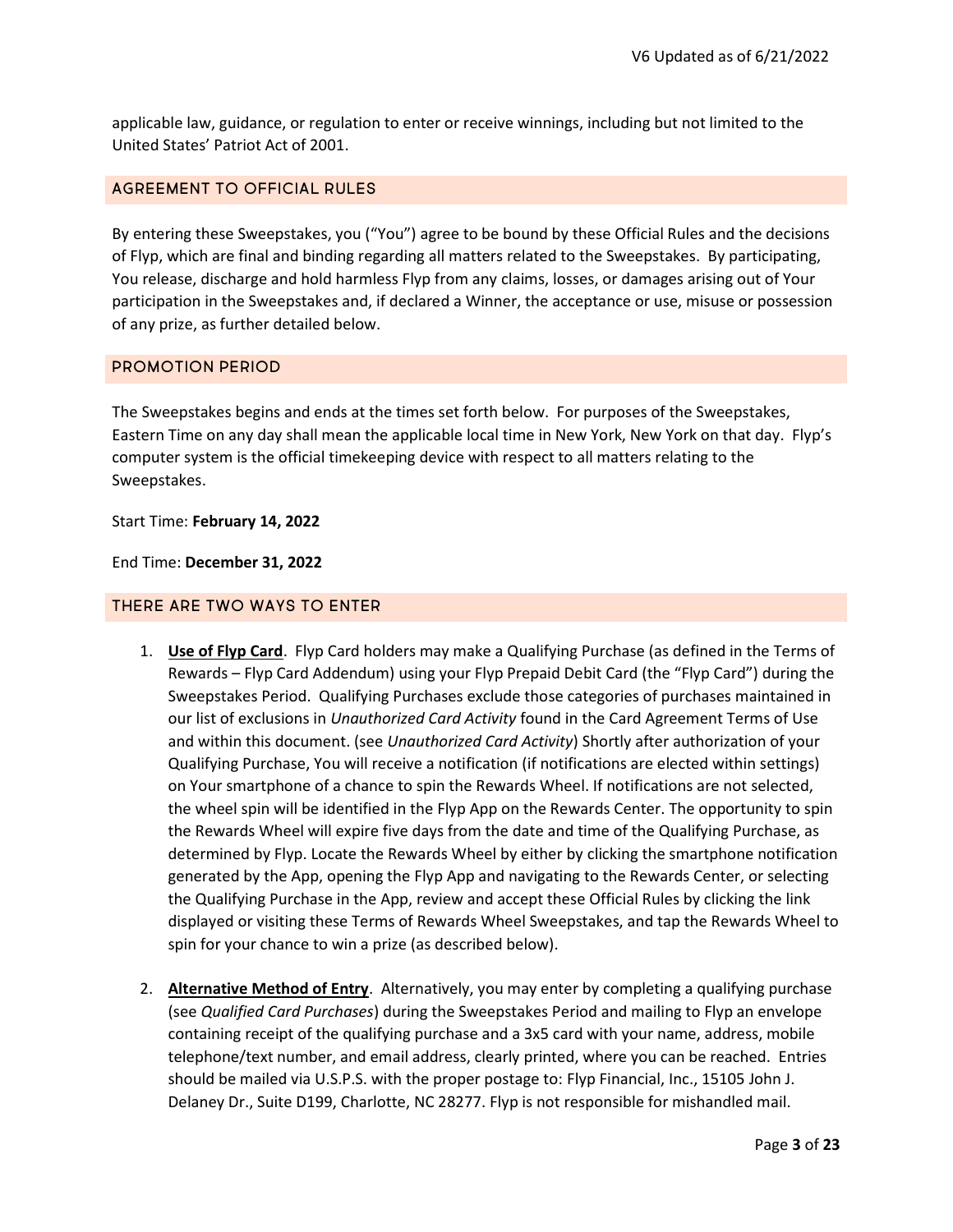Qualifying Purchases exclude those categories of purchases maintained in our list of exclusions in Unauthorized Card Activity found in the Card Agreement Terms of Use. By submitting your entry, You give Flyp permission to contact you through email, text, phone and/or address regarding only your entry in the sweepstakes. Upon receipt Flyp will spin the Rewards Wheel on your behalf and email the results to the contact information given. If you do not receive an email and expect that enough time has passed for US Postal Service delivery and mail processing time, and you have reviewed your Junk or other alternative email folders, then please reach out to us via www.flypMoney.com/contact-us and we will work to locate your submission.

#### QUALIFIED CARD PURCHASES

You may use your Card to purchase or lease goods or services anywhere Visa® debit cards are accepted. If you use your Card number without presenting your Card (such as for a mail order, telephone, or Internet purchase), the legal effect will be the same as if you used the Card itself. For security reasons, we may limit the amount or number of transactions you can make on your Card.

If you use your Card at an automated fuel dispenser ("pay at the pump"), the merchant may preauthorize the transaction amount up to \$75.00 or more. If your Card is declined, even though you have sufficient funds available, pay for your purchase inside with the cashier.

If you use your Card at a restaurant, a hotel, or for similar purchases, the merchant may preauthorize the transaction amount for the purchase amount plus up to 20% or more to ensure there are sufficient funds available to cover tips or incidental expenses incurred.

Any preauthorization amount will place a "hold" on your available funds until the merchant sends us the final payment amount of your purchase.

Once the final payment amount is received, the preauthorization amount on hold will be removed. It may take up to seven (7) days for the hold to be removed. During the hold period, you will not have access to the preauthorized amount.

#### UNAUTHORIZED CARD ACTIVITY

Your Card is intended for personal use, and we may cancel your Card if we determine that it is being used for business purposes.

You may not use your Card for any online gambling, escort services, or any illegal transaction. You specifically agree that you will not use your Card at unlawful domestic or international gambling web sites, or at payment processors supporting unlawful gambling web sites, or to purchase illegal goods or services.

We reserve the right to request to Sutton Bank, the issuer of the card, block, suspend, or cancel your Card if, or block any Card transaction, as a result of our policies and processes, we detect what we reasonably believe to be fraudulent, suspicious, or criminal activity or any activity inconsistent with this Agreement. If we suspect your Card is being used for any unauthorized or unlawful purposes, you agree that Sutton Bank may immediately revoke your Card and close your Account. Sutton Bank may also suspend your Card temporarily in the event we detect unusual or suspicious activity.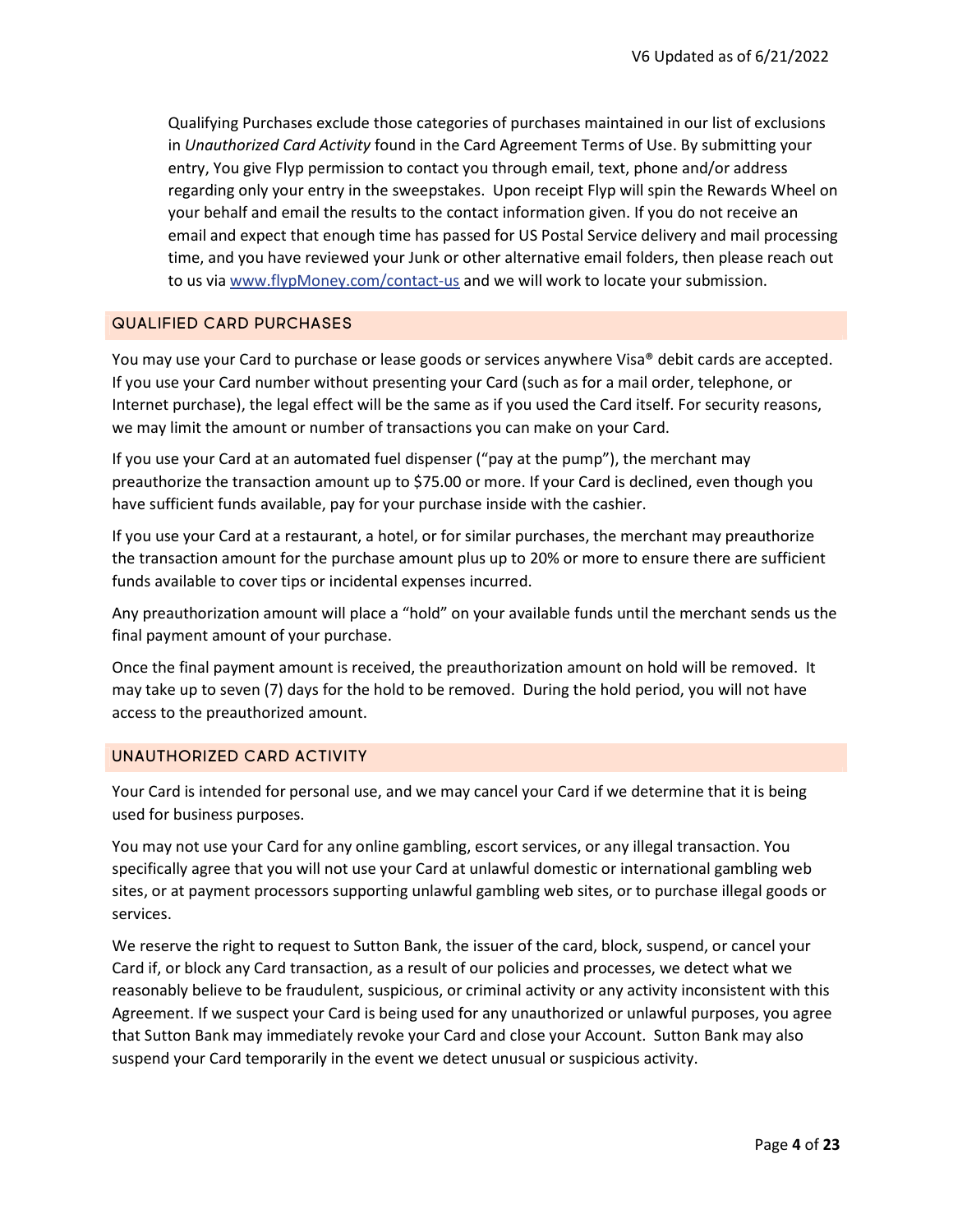You agree that if we, and/or Sutton Bank, choose to exercise any of these rights, we will incur no liability to you.

Only one Wheel Spin per Qualifying Purchase. Participants may not use the same Qualifying Purchase for entry via use of their Flyp Card and through the Alternative Method of Entry.

Flyp will adhere to the Flyp Privacy Policy in respect to all information received as part of the Rewards Wheel Sweepstakes.

 MESSAGE AND DATA RATES MAY APPLY to the use of a mobile device to participate in the Sweepstakes. Consult Your wireless carrier's pricing policies prior to participating in the Sweepstakes. Internet access is not available on all mobile devices or available or free to use in all locations.

The use of any robot, computer program, sweepstakes entry service or similar entry method is prohibited and will void Your entry(ies) and You may be disqualified from the Sweepstakes. In the event of a dispute regarding the identity of the individual entering the Sweepstakes during the Promotion Period, the authorized subscriber of the email account associated with the Flyp account from which the entry was received will be deemed to be the entrant and must comply with these Official Rules. Authorized subscriber means the natural person who is assigned the email address by the relevant Internet access provider, online service provider or other organization responsible for assigning email addresses for the domain associated with the email address.

## WINNER SELECTION AND VERIFICATION

During the Promotion Period, You have the chance to win a prize by spinning the virtual Rewards Wheel. The odds of winning a given prize are posted below. An entrant is not considered the actual winner (the "Winner") of a prize, even if notified by the App or otherwise of their selection as a potential winner, unless and until the entrant receives an email or in-App notification from Flyp indicating that the entrant's eligibility, that the prize won has been verified, and that the prize has been credited to the potential winner's account.

Alternative Method Entrants are not considered the actual winner ("The Winner") of a prize, even if notified by email or text, or otherwise of their selection as a potential winner, unless and until the entrant's eligibility is verified and the entrant is eligible within Federal and State Regulations including, but not limited to, the U.S.A. PATRIOT Act of 2001.

Winning is conditioned on You complying with all Official Rules and any instructions in the prize notification, including completing and returning any affidavit of eligibility and/or release of liability/publicity.

## PRIZES AND ODDS

The following prizes will be available on the Rewards Wheel and with the stated odds of winning during the Promotion Period as set forth below. All prizes in the Sweepstakes are awarded as either cashback into Your Flyp digital wallet, or FlypCoins which will be kept in your Flyp account.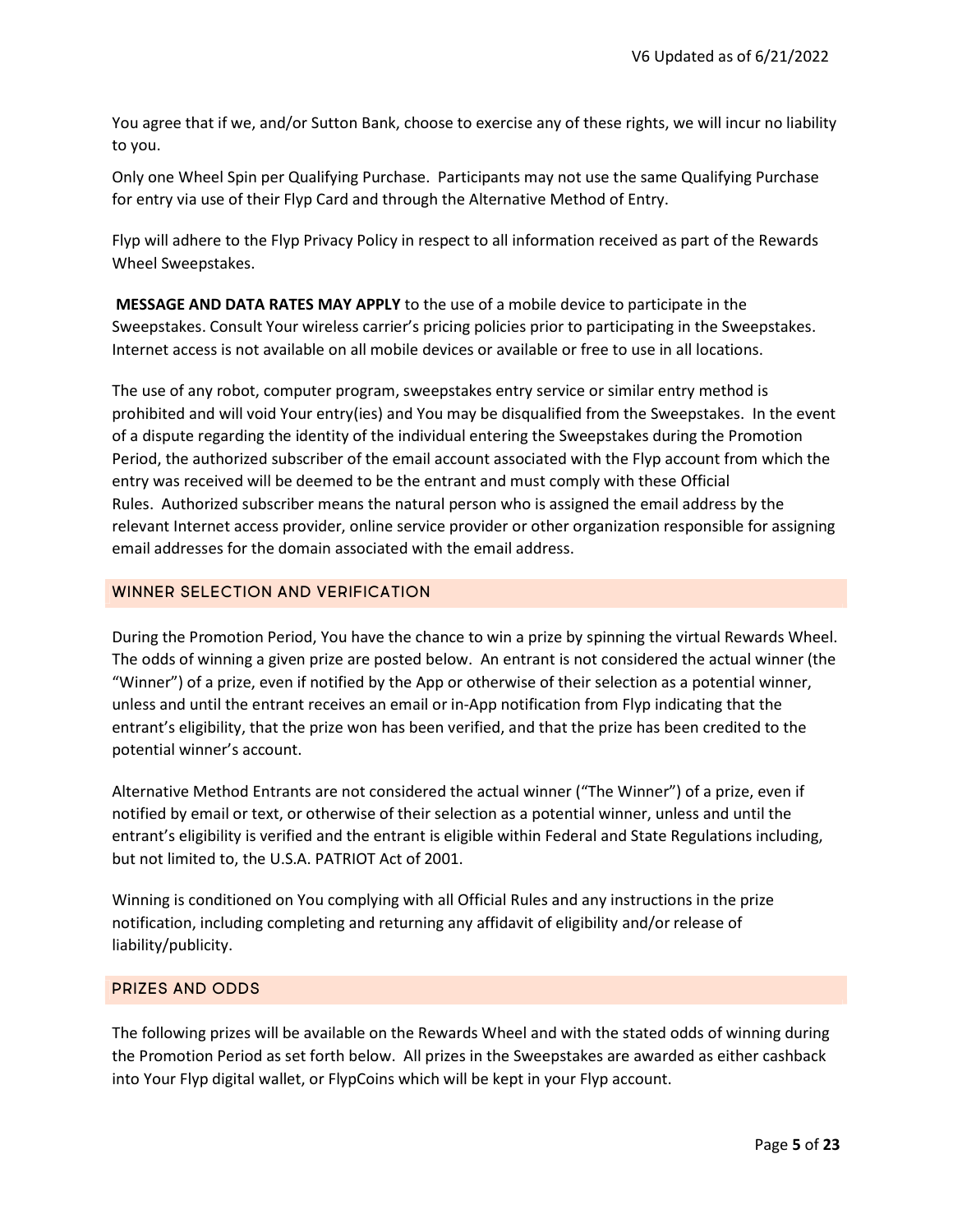A social media share of the winning spin on the Rewards Wheel will earn the customer a 10% additional amount to their winning total. This 10% bonus amount is applied to Cashback up to the Max Cash back amounts listed in the chart above where no winnings will be rewarded over the Max Cashback level listed. FlypCoin 10% bonus will be rounded up to the next whole number.

Each prize will be fulfilled via a credit of Rewards, in the amount of the prize announced, to the Winner's Flyp account. The date of award will be the date on which Flyp deposits either cash or FlypCoins in the Winner's account, after Flyp determines it has completed all required Winner verification for the prize awarded.

All calculations and determinations shall be performed by Flyp at its sole discretion.

You must maintain Your Flyp account until the award of such a prize for which You are finally determined to be the winner.

| <b>Reward level</b>             |  | <b>Odds</b> |  |
|---------------------------------|--|-------------|--|
| 100%                            |  | 0.02%       |  |
| 75%                             |  | 0.03%       |  |
| 50%                             |  | 0.04%       |  |
| 30%                             |  | 0.05%       |  |
| 20%                             |  | 0.10%       |  |
| 10%                             |  | 0.20%       |  |
| 5%                              |  | 0.40%       |  |
| 3%                              |  | 0.65%       |  |
| 1%                              |  | 5.00%       |  |
| 3x purchase amt. in flypCoins   |  | 25.00%      |  |
| 2x purchase amt. in flypCoins   |  | 34.00%      |  |
| 1x purchase amt. in flypCoins   |  | 34.51%      |  |
|                                 |  | 100.00%     |  |
| <b>Odds of winning cashback</b> |  | 6.49%       |  |
| 1:                              |  | 15          |  |
| Odds of winning 100%, 1:        |  | 5000        |  |

# CASHBACK FOR CUSTOMERS

Cashback prizes won on the Rewards Wheel are visible on the Flyp application and are accumulated throughout the month. The total cashback winnings are credited to the winners account at the close of each month. Typically, no later than 10-business days after the end of the previous month. The cash is deposited to the winner's account automatically by Flyp and the customer can see their winnings within that same business day.

# FLYPCOINS FOR CUSTOMERS

FlypCoins won on the Rewards Wheel are deposited to the Customer's account upon being notified as the winner. FlypCoins accumulate and do not expire. FlypCoins can be used within the Flyp Store on the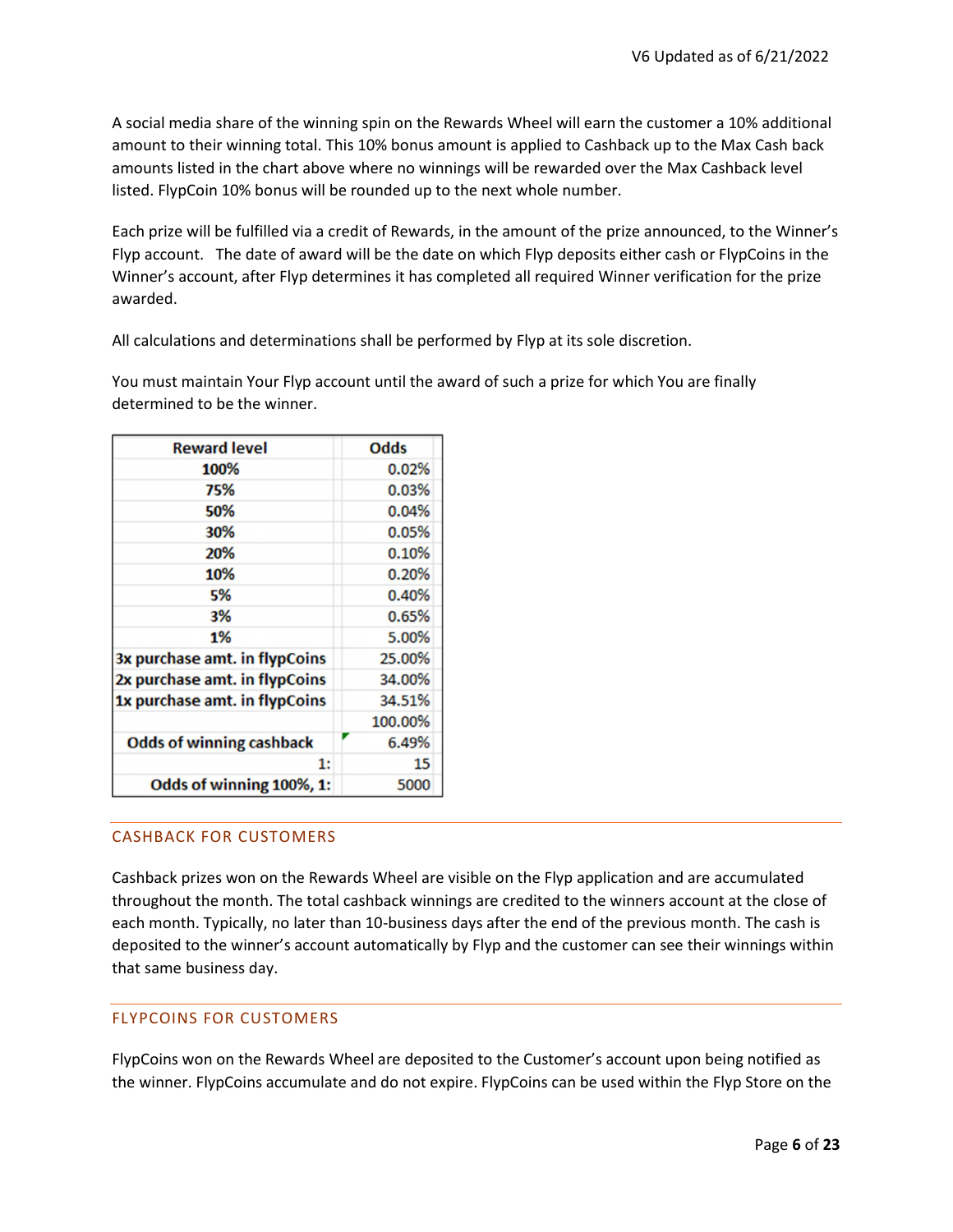Flyp application to purchase gift cards, Flyp branded items, and Flyp Tix for weekly the "Flyp Tix Sweepstakes." See Flyp Tix Sweepstakes Official Rules later in this document.

Once a selection has been made the customer will answer questions provided and submit their request. Flyp will debit the Rewards for the customer in the amount equal to the purchase price and ensure delivery of the item either in electronic form or in physical form as required. Flyp will send the physical product to address requested and is not responsible for lost or misdirected mail.

Flyp reserves the right to alter the products within the Flyp Store as needed to ensure prize options are available.

# ALTERNATIVE METHOD ENTRIES

For Alternative Method Entrants, Flyp team will validate the eligibility of purchase and spin the virtual wheel on your behalf. FlypCoin winnings will be held in escrow until such time a Flyp account is opened with your corresponding name and phone number. Once a Flyp account is opened please contact us at www.flypMoney.com/contact-us to provide your information for the transfer of escrowed FlypCoins.

Cash winnings will be held in escrow until such time of a Flyp account being opened with your corresponding name and phone number or, accumulated winning cash balance is equal to \$25.00 USD at month end. Entrants with \$25.00 USD or more in accumulated cash winnings at the close of the month will be sent a check to the name and address on file. All accounts that do not meet the minimum of \$25.00 USD will remain in escrow until the earlier date of a Flyp account being opened or the cash winnings meet the minimum balance for mailing a check. All other prize opportunities that may be offered in the future will follow a similar process of holding in escrow until such time of a Flyp account being opened or the minimum value for sending the prizes is met.

Non-Flyp Account holders will have their escrowed FlypCoins and Cash winnings maintained until such time as the customer advises Flyp to remove their information from the Flyp data repository or ten years from the last mailed submission to Flyp. All prizes that are unclaimed become property of Flyp. Flyp will use the information in Your account for eligibility and notification purposes in connection with the Sweepstakes. You are responsible for keeping that information accurate. Flyp customers may keep their contact information accurate thru the Flyp App or by contacting www.flypMoney.com/contact-us and providing the information change request. Flyp will contact the customer to authenticate the request and ensure the change is completed.

Non-Flyp customers may use www.flypMoney.com/contact-us to make the request and Flyp will contact the customer to authenticate the request and ensure the change is completed. Federal, state, and local taxes on prizes, if any, and any other costs, fees and expenses not listed above as specifically included as part of the prize are the sole responsibility of the winner.

#### **PUBLICITY**

Submission of an entry in the Sweepstakes constitutes permission to the Flyp to use entrants' name, identity, title, likeness, distinctive appearance, physical likeness, image, portrait, picture, photograph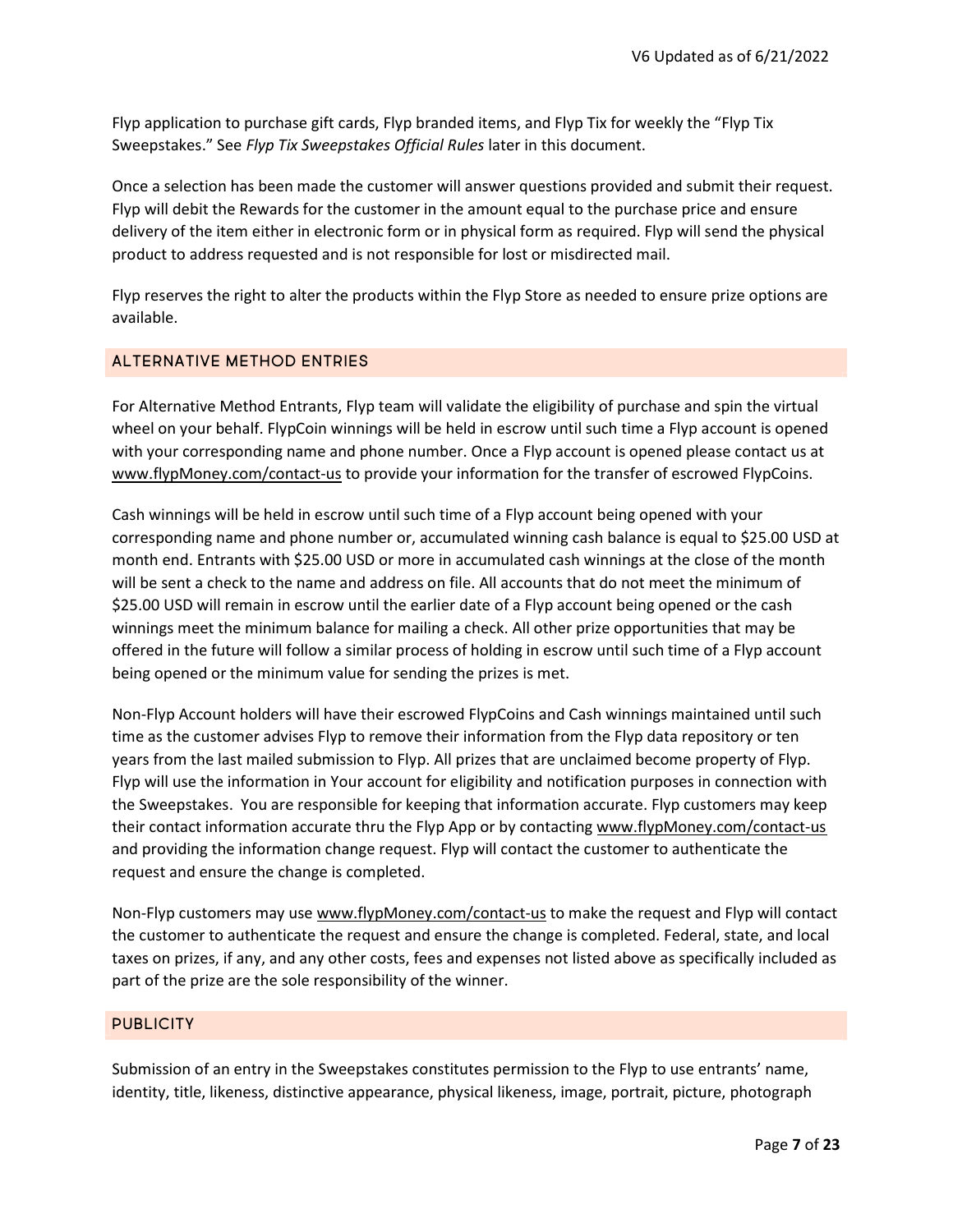(whether still or moving), screen persona, voice, vocal style, statements, gesture, mannerism, personality, performance characteristic, biographical data, signature, links to your social media posts announcing Your prize and prize won (if any) in connection with the Sweepstakes, including winner announcements in the Flyp App and on Flyp's social media and web pages , and any other indicia or imitation of identity or likeness for purposes of advertising and trade, in any medium (now existing or hereafter devised), throughout the world and in perpetuity, without further notice, approval, or compensation, unless prohibited by law. Submission also constitutes permission to Flyp to disclose entrants' name, should entrant win, in connection with any requests for a list of winners.

## DISQUALIFICATION; FLYP'S DECISION FINAL

Flyp reserves the right in its sole discretion to disqualify (and void the entry(ies) of) any person it believes such person has violated these Official Rules, is not eligible to participate, has provided false information, acted in a harassing or unsportsmanlike manner with respect to Sponsor, any Promotion Party, or any other entrant, or tampered with the operation of the Sweepstakes. Decisions of Flyp on all matters related to the Sweepstakes are final and binding. Flyp reserves the right to cancel or modify the Sweepstakes for any reason, including but not limited to, if fraud, misconduct, or technical failures destroy the integrity of the Sweepstakes, or if a computer virus, bug, or other technical problem corrupts the administration, security, or proper administration of the Sweepstakes as determined by Flyp, in its sole discretion. CAUTION: ANY ATTEMPT TO DELIBERATELY DAMAGE ANY WEBSITE OR APP OR UNDERMINE THE LEGITIMATE OPERATION OF THIS SWEEPSTAKES MAY BE A VIOLATION OF CRIMINAL & CIVIL LAWS. FLYP RESERVES THE RIGHT TO DISQUALIFY AND/OR SEEK DAMAGES FROM ANY INDIVIDUAL MAKING ANY SUCH ATTEMPTS TO THE FULL EXTENT PERMITTED BY APPLICABLE LAW.

#### GENERAL CONDITIONS

The Sweepstakes is void where prohibited by law, and is subject to all applicable federal, state, and local laws and regulations, and Flyp's Terms of Use and Privacy Policy. Flyp reserves the right to modify, suspend or terminate the Sweepstakes in the event it becomes infected by a computer virus or is otherwise technically impaired, or based on the technical, legal and policy requirements of the platform(s) by which it is made available, and to cancel or suspend the Sweepstakes in its entirety should tampering, unauthorized intervention, fraud, technical failures or other causes corrupt the administration, security, fairness, integrity or proper play of the Sweepstakes and, if terminated, at Flyp's discretion, conduct a random drawing from among all non-suspect eligible entries received to that point, for any unawarded prizes.

## LIMITATIONS OF LIABILITY AND RELEASE

Flyp is not responsible for, and by participating You release the Flyp from, any and all claims or liability that may arise, directly or indirectly, out of Your participation in the Sweepstakes or acceptance, use, or misuse of any prize, including without limitation, for any problems related to technical malfunctions of electronic equipment, computer online systems, servers, providers, computer hardware or software or phone lines, congestion on the internet or any website/app, unauthorized intervention, viruses, maintenance or any other technical problems; failed, lost, delayed, incomplete, garbled, or misdirected communications regardless of cause which may limit a person's ability to participate in the Sweepstakes;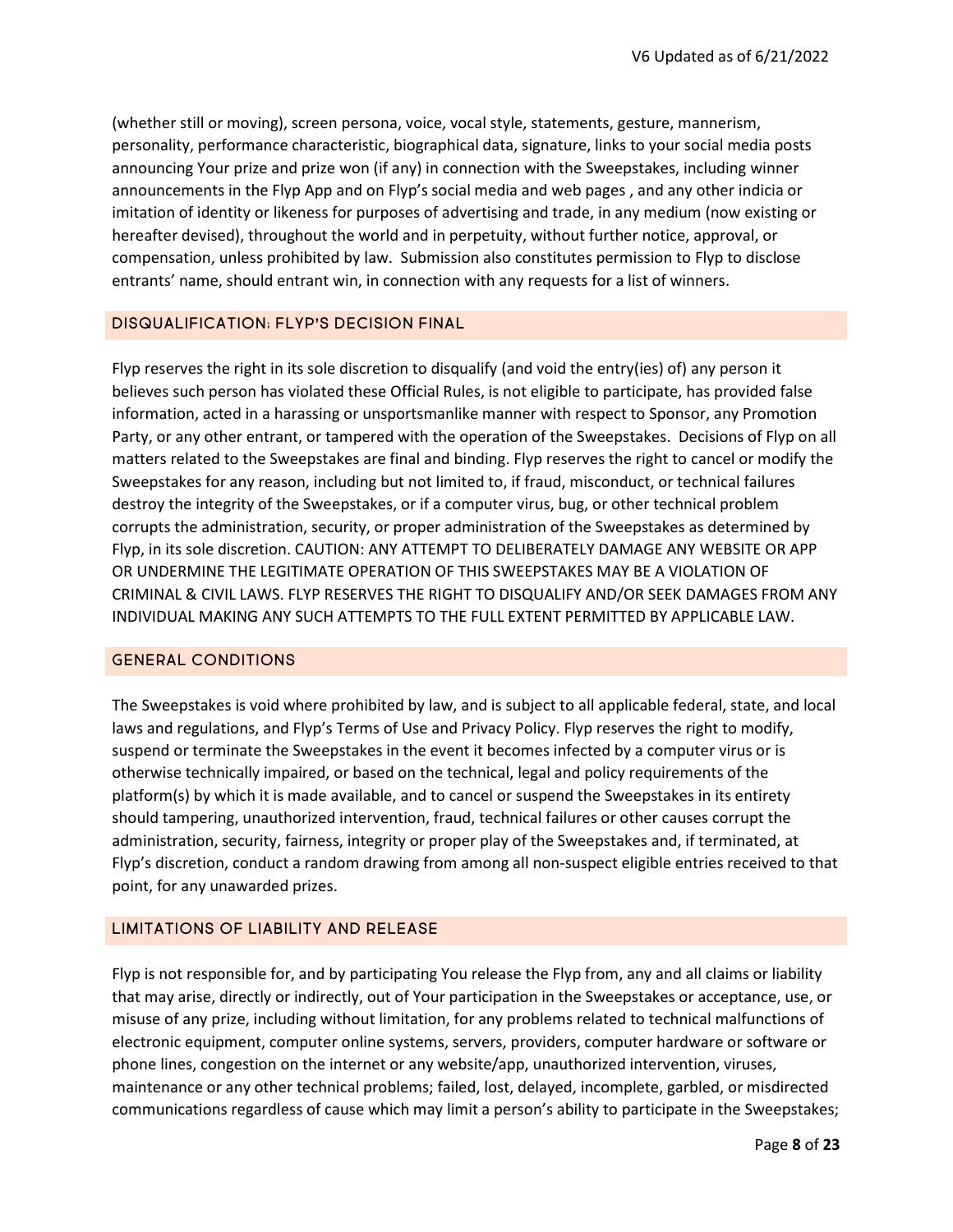errors in the administration of the Sweepstakes, the announcement of any prize, or in any Sweepstakesrelated materials; printing or human error; and any injury or damage to persons or property. You agree that Flyp's and Promotion Parties' liability will be limited to the cost of entering and participating in the Sweepstakes and under no circumstances will Flyp be responsible for attorney's fees. You waive the right to claim any damages, including direct, indirect, punitive, or consequential. California Civil Code Section 1542 provides that: A GENERAL RELEASE DOES NOT EXTEND TO CLAIMS THAT THE CREDITOR OR RELEASING PARTY DOES NOT KNOW OR SUSPECT TO EXIST IN HIS OR HER FAVOR AT THE TIME OF EXECUTING THE RELEASE, AND THAT IF KNOWN BY HIM OR HER, WOULD HAVE MATERIALLY AFFECTED HIS OR HER SETTLEMENT WITH THE DEBTOR OR RELEASED PARTY. By participating, You, on Your behalf and for Your heirs, successors, assigns, agents and representatives, acknowledge that You understand the significance and consequences of California Civil Code Section 1542 and, to the extent it may be applicable, hereby waive its benefits, with the intent that the releases and waivers of liability in these Official Rules include claims known or unknown, and suspected or unsuspected.

## COMMUNICATIONS; PRIVACY; GOVERNING LAW

By participating in the Sweepstakes, You agree to use of Your personal information, including email address, by Flyp (or third parties performing services for Flyp) for administration of the Sweepstakes including, without limitation, verifying Your eligibility, contacting You regarding Your entry or any prize, fulfilling any prize won, avoidance of fraud/tampering, compliance with legal obligations, and analytics and improvement of offerings. For additional information about how Flyp uses Your data and to opt-out of certain communications from Flyp, visit Flyp's Privacy Policy.

Governing Law: Any dispute arising from this Sweepstakes or these Official Rules, and all issues and questions concerning the construction, validity, interpretation and enforceability of these Official Rules or the rights and obligations of participants or Flyp in connection with this Sweepstakes, shall be governed by and construed in accordance with the laws of the State of Delaware without giving effect or regard to any principles or doctrines of conflicts of law.

#### **DISPUTES**

Except where prohibited by law, any action arising out of or relating to this Sweepstakes or these Official Rules shall be resolved exclusively by final and binding arbitration administered by the American Arbitration Association ("AAA") and conducted before a single arbitrator, all pursuant to the AAA Commercial Arbitration Rules as supplemented by AAA's Supplementary Procedures for Consumer-Related Disputes (collectively, the "AAA Rules"), and as modified by these Official Rules. The AAA Rules are available online at www.adr.com. The arbitrator is bound by the terms of this Agreement. If Your claim in arbitration is for less than \$10,000.00, Flyp will reimburse You for filing fees at the conclusion of the proceeding unless Your claim is found to be frivolous by the arbitrator. The arbitration shall be held at a location in the state in which You live. ANY AND ALL DISPUTES, CLAIMS AND CAUSES OF ACTION ARISING OUT OF OR CONNECTED WITH THE SWEEPSTAKES, OR ANY PRIZE AWARDED IN CONNECTION WITH THE SWEEPSTAKES, WILL BE RESOLVED INDIVIDUALLY, WITHOUT RESORT TO ANY FORM OF CLASS ACTION. ANY RIGHT TO A TRIAL BY JURY IS HEREBY WAIVED. Notwithstanding anything to the contrary in these Official Rules, if the amount in dispute arising out of or relating to this Sweepstakes or these Official Rules is less than the jurisdictional maximum of a small claims court applicable in the state in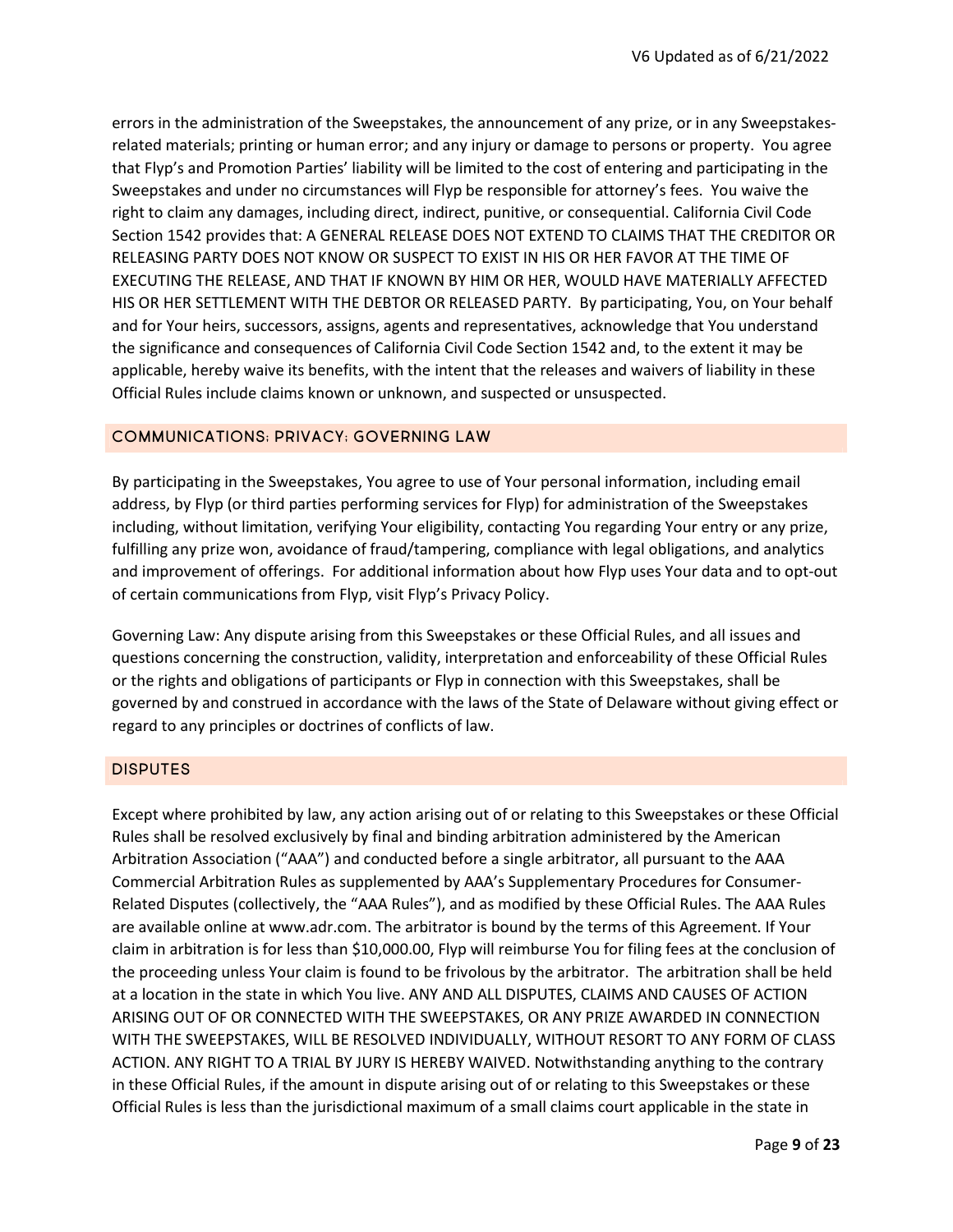which You live, You may bring an action in such small claims court for such dispute, which will be in lieu of arbitration or an action in any other court so long as the small-claims court does not permit class, representative, or consolidated actions, or the award of relief in favor of any person or entity that is not a named party to the small-claims action. In all cases, you agree that all claims, judgments, or awards will be limited to actual out-of-pocket expenses incurred in entering the Sweepstakes.

## SPONSOR-FLYP

Flyp Financial, Inc., 15105 John J. Delaney Dr., Suite D199, Charlotte, NC 28277

#### INQUIRIES

All inquiries regarding the program should be directed to the address above, through the www.flypMoney.com/contact-us customer service portal, or to compliance@flypMoney.com.

## FLYP TIX SWEEPSTAKES OFFICIAL RULES

#### NO PURCHASE OR PAYMENT NECESSARY TO ENTER OR WIN.

#### VOID WHERE PROHIBITED OR RESTRICTED BY LAW.

The Flyp Tix Sweepstakes (the "Sweepstakes") consists of opportunities to win prizes based on a weekly raffle conducted by Flyp Financial for those customers who have chosen to use their FlypCoins to enter the sweepstakes. The Flyp Store is where the FlypCoin prizes can be redeemed for a sweepstakes ticket(s). The prizes are announced weekly through various social media, email, and SMS text campaigns and further described within these Official Rules. Prizes consist of cash, products, and Flyp Branded items of varying value. The cost of Flyp Tix is displayed within the Flyp Store. Typically, 1 Flyp Tix for 100 Flyp Coins, 5 Flyp Tix for 400 Flyp Coins, and 10 Flyp Tix for 700 Flyp Coins. Winners are chosen at random from all entries received by Flyp prior to the close of the Flyp Tix sweepstakes time frame.

## WHO CAN ENTER?

The Flyp Tix Sweepstakes is open to individuals who are: (i) legal residents of the 50 US states (including D.C.); (ii) at least 18 years old and the age of majority in their jurisdiction of residence at the time of entry; (iii) physically located in the United States at the time of entry; and (iv) otherwise eligible under any applicable law, guidance, or regulation to enter or receive winnings, including but not limited to the United States' Patriot Act of 2001. Flyp employees are not eligible for the Flyp Tix Sweepstakes.

#### AGREEMENT TO OFFICIAL RULES

By entering the Flyp Tix Sweepstakes, you ("You") agree to be bound by these Official Rules and the decisions of Flyp, which are final and binding regarding all matters related to the Sweepstakes. By participating, You release, discharge and hold harmless Flyp from any claims, losses, or damages arising out of Your participation in the Sweepstakes and, if declared a Winner, the acceptance or use, misuse or possession of any prize, as further detailed below.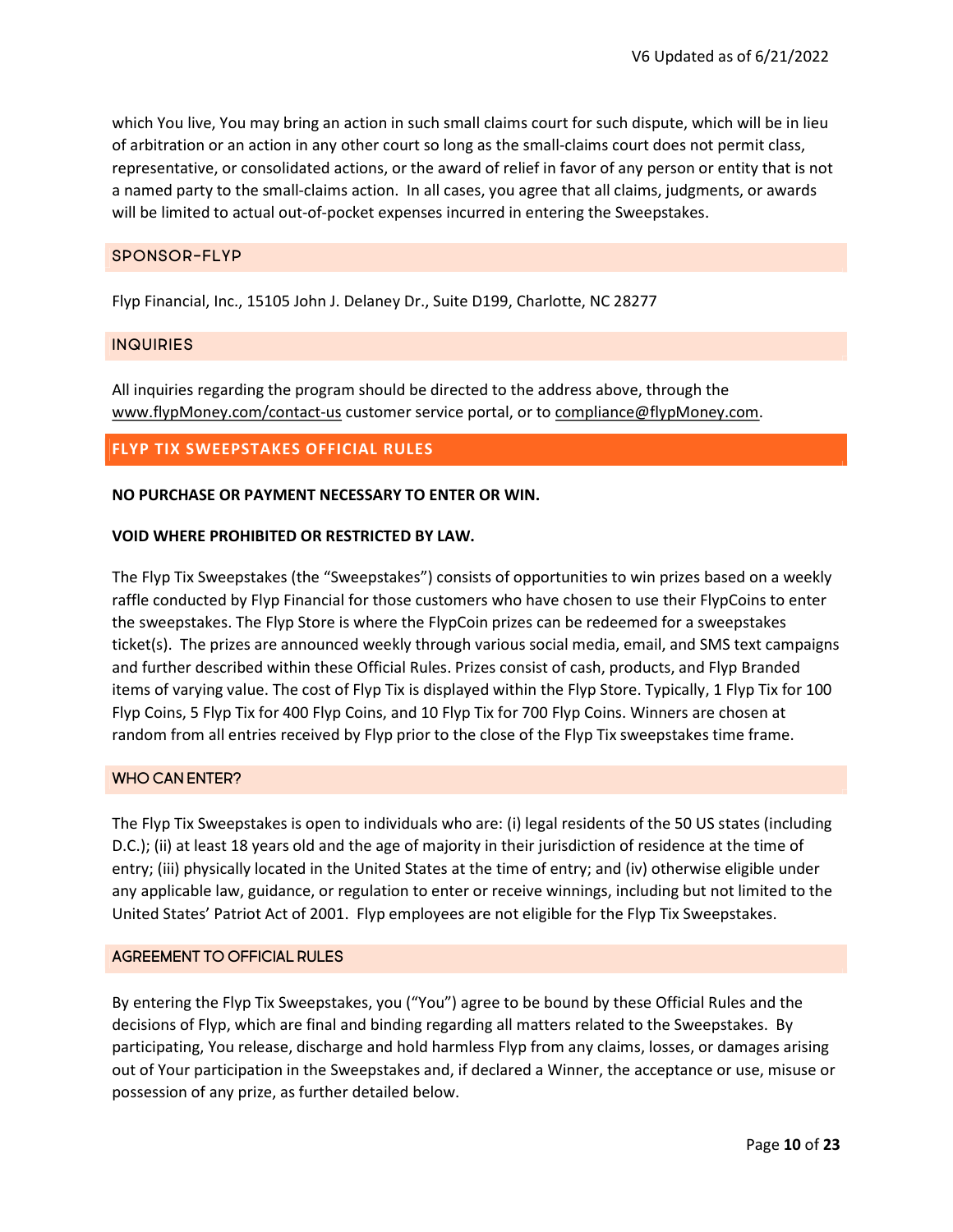#### PROMOTION PERIOD

The Flyp Tix Sweepstakes begins and ends at the times set forth below. For purposes of the Sweepstakes, Eastern Time on any day shall mean the applicable local time in New York, New York on that day. Flyp's computer system is the official timekeeping device with respect to all matters relating to the Sweepstakes.

At the close of each weekly Flyp Tix Sweepstakes, the winner will be chosen and announced by Flyp no later than 48 hours after the close of the sweepstakes. Flyp will notify the customer using typical methods of email, phone, and SMS text for a minimum of three (3) attempts.

Flyp will deliver the Flyp Tix prize to the customer promptly via electronic form or in physical form, as required. Flyp will send the physical product to the address requested and is not responsible for lost or misdirected mail.

Weekly structure of Flyp Tix:

WEEK 1 – Friday, June 17 28, 2022, 9:00 AM – Friday June 24, 2022, at 4:00 PM EST

WEEK 2 – Friday, June 24, 2022, at 4:01 PM EST - Friday July 1, 2022, at 4:00 PM EST

WEEK 3 – Friday, July 1, 2022, at 4:01 PM EST - Friday July 8, 2022, at 4:00 PM EST

WEEK 4 – Friday, July 8, 2022, at 4:01 PM EST - Friday July 15, 2022, at 4:00 PM EST

WEEK 5 – Friday, July 15, 2022, at 4:01 PM EST - Friday July 22, 2022, at 4:00 PM EST

WEEK 6 – Friday, July 22, 2022, at 4:01 PM EST - Friday July 29, 2022, at 4:00 PM EST

WEEK 7 – Friday, July 29, 2022, at 4:01 PM EST - Friday, August 5, 2022, at 4:00 PM EST

WEEK 8 – Friday, August 5, 2022, at 4:01 PM EST - Friday, August 12, 2022, at 4:00 PM EST

WEEK 9 – Friday, August 12, at 4:01 PM EST - Friday, August 19, 2022, at 4:00 PM EST

WEEK 10 – Friday, August 19, 2022, at 4:01 PM EST - Friday August 26, 2022, at 4:00 PM EST

WEEK 11 – Friday, August 26, 2022, at 4:01 PM EST - Friday September 2, 2022, at 4:00 PM EST

WEEK 12 – Friday, September 2, 2022, at 4:01 PM EST - Friday September 9, 2022, at 4:00 PM EST

WEEK 13 – Friday, September 9, 2022, at 4:01 PM EST - Friday September 16, 2022, at 4:00 PM EST

WEEK 14 – Friday, September 16, 2022, at 4:01 PM EST - Friday September 23, 2022, at 4:00 PM EST

WEEK 15 – Friday, September 23, 2022, at 4:01 PM EST - Friday September 30, 2022, at 4:00 PM EST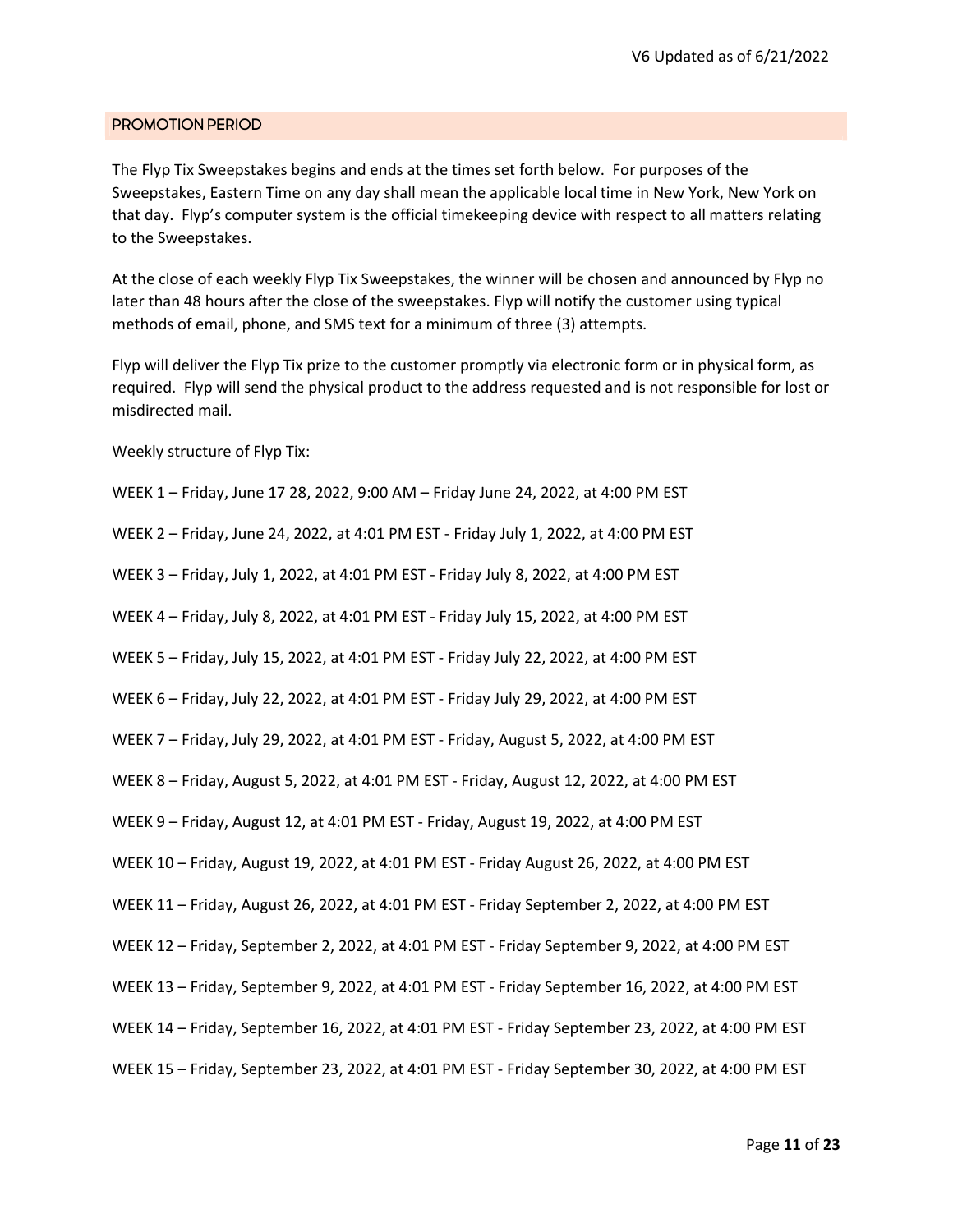WEEK 16 – Friday, September 30, 2022, at 4:01 PM EST - Friday October 7, 2022, at 4:00 PM EST WEEK 17 – Friday, October 7, 2022, at 4:01 PM EST - Friday October 14, 2022, at 4:00 PM EST WEEK 18 – Friday, October 14, 2022, at 4:01 PM EST - Friday October 21, 2022, at 4:00 PM EST WEEK 19 – Friday, October 21, 2022, at 4:01 PM EST - Friday October 28, 2022, at 4:00 PM EST WEEK 12 – Friday, October 28, 2022, at 4:01 PM EST - Friday November 4, 2022, at 4:00 PM EST WEEK 20 – Friday, November 4, 2022, at 4:01 PM EST - Friday November 11, 2022, at 4:00 PM EST WEEK 21 – Friday, November 11, 2022, at 4:01 PM EST - Friday November 18, 2022, at 4:00 PM EST WEEK 22 – Friday, November 18, 2022, at 4:01 PM EST - Friday November 25, 2022, at 4:00 PM EST WEEK 23 – Friday, November 25, 2022, at 4:01 PM EST - Friday December 2, 2022, at 4:00 PM EST WEEK 24 – Friday, December 2, 2022, at 4:01 PM EST - Friday December 9, 2022, at 4:00 PM EST WEEK 25 – Friday, December 9, 2022, at 4:01 PM EST - Friday December 16, 2022, at 4:00 PM EST WEEK 26 – Friday, December 16, 2022, at 4:01 PM EST - Friday December 23, 2022, at 4:00 PM EST WEEK 27 – Friday, December 23, 2022, at 4:01 PM EST - Friday December 30, 2022, at 4:00 PM EST

## THERE ARE TWO WAYS TO ENTER

- 1) Flyp Card Holders. Flyp Card holders may elect to use Flyp Coins credited to their account by accessing the Flyp Store within the application. The Customer will select the Flyp Tix option then complete and submit the form. The Customer will receive via email the confirmation that their Flyp Tix is in the Sweepstakes for the specific week elected. Flyp debits the account for the purchase price of the Flyp Tix. Customers can purchase as many Flyp Tix as can be afforded with FlypCoins in their account for a single Sweepstakes week. Flyp Tix are only valid for the Sweepstakes in which they are purchased and do not carry over to another week.
- 2) Non Flyp Card Holders. Alternatively, non-Flyp Card holders who have won FlypCoins which are held in escrow may contact Flyp via email to compliance@flypmoney.com, 48 hours prior to the close of the Sweepstakes to elect to spend their FlypCoins in the current week's Sweepstakes. The non-Flyp Card holder musts send instruction to Flyp regarding how many Flyp Coins are to be spent. If the FlypCoin balance is sufficient, Flyp will debit the FlypCoin escrow account and enter the entrant into the Sweepstakes. The entrant will receive an email(s) for the number of tickets purchased. If for any reason the Flyp non-customer entry request is missed by Flyp employees, Flyp will return the customers Flyp Coins to their escrow account for reuse at a future date.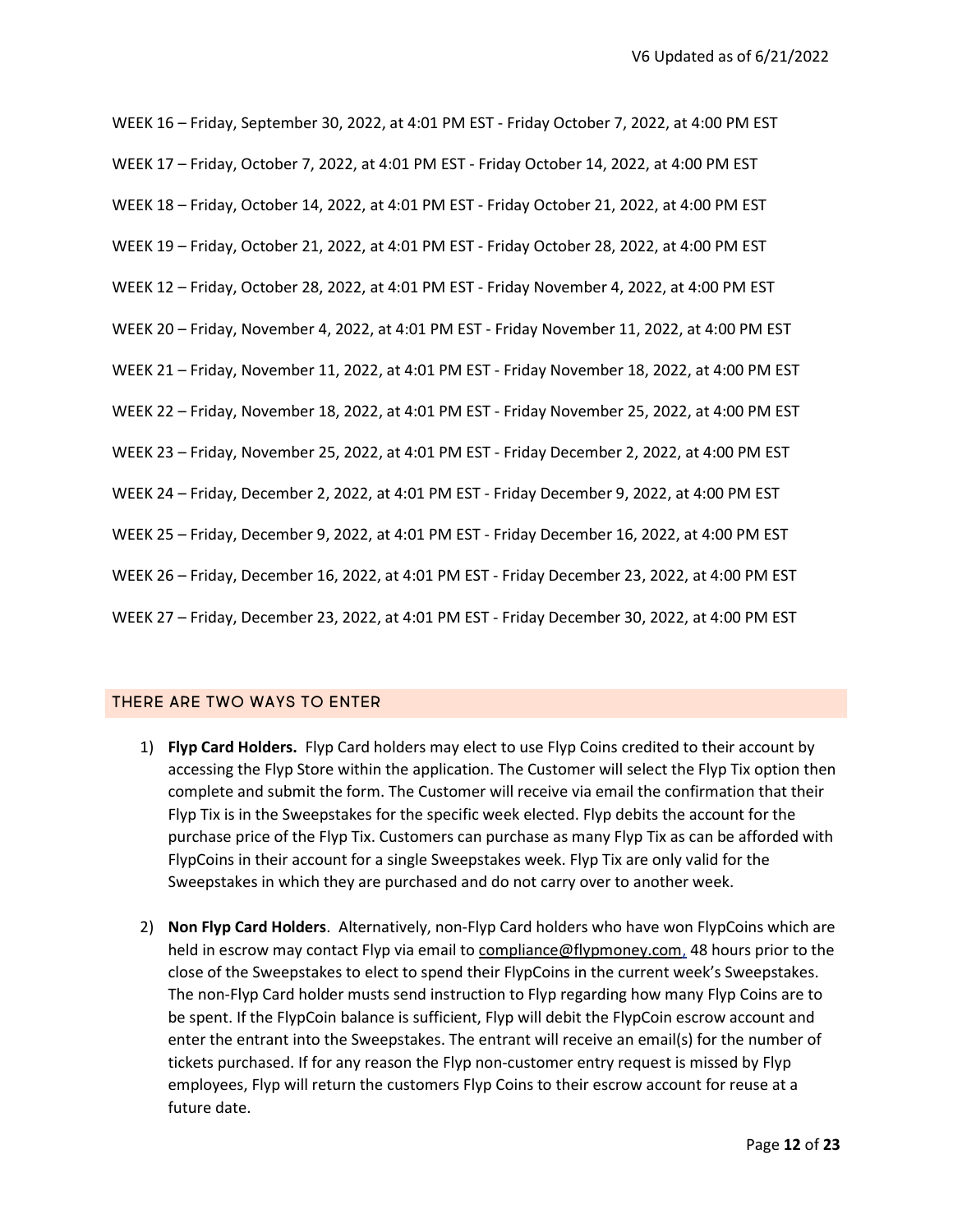Flyp will adhere to the Flyp Privacy Policy in respect to all information received as part of the Flyp Tix Sweepstakes.

MESSAGE AND DATA RATES MAY APPLY to the use of a mobile device to participate in the Sweepstakes. Consult Your wireless carrier's pricing policies prior to participating in the Sweepstakes. Internet access is not available on all mobile devices or available or free to use in all locations.

The use of any robot, computer program, sweepstakes entry service or similar entry method is prohibited and will void Your entry(ies) and You may be disqualified from the Sweepstakes. In the event of a dispute regarding the identity of the individual entering the Sweepstakes during the Promotion Period, the authorized subscriber of the email account associated with the Flyp account from which the entry was received will be deemed to be the entrant and must comply with these Official Rules. Authorized subscriber means the natural person who is assigned the email address by the relevant Internet access provider, online service provider or other organization responsible for assigning email addresses for the domain associated with the email address.

## WINNER SELECTION AND VERIFICATION

Winning is conditioned on You complying with all Official Rules and any instructions in the prize notification, including completing and returning any affidavit of eligibility and/or release of liability/publicity.

## PRIZES AND ODDS

The Flyp Tix prize information and identification will be available on social media outlets including but not limited to Facebook, Instagram, email, and the Flyp App. This sweepstakes is in no way sponsored by anyone other than Flyp. Facebook and Instagram do not sponsor or have any involvement with the Sweepstakes. The odds of winning any prize depend on the number of entrants received by Flyp in the specific weeklong contest.

The prizes will vary and consist of, but not be limited to, cash prizes, electronics, Flyp branded gear, and gift certificates. The value of each prize will be announced in the weekly release from Flyp.

All prizes and winner selections are finalized by Flyp at its sole discretion.

#### **PUBLICITY**

Submission of an entry in the Sweepstakes constitutes permission to the Flyp to use entrants' name, identity, title, likeness, distinctive appearance, physical likeness, image, portrait, picture, photograph (whether still or moving), screen persona, voice, vocal style, statements, gesture, mannerism, personality, performance characteristic, biographical data, signature, links to your social media posts announcing Your prize and prize won (if any) in connection with the Sweepstakes, including winner announcements in the Flyp App and on Flyp's social media and web pages , and any other indicia or imitation of identity or likeness for purposes of advertising and trade, in any medium (now existing or hereafter devised), throughout the world and in perpetuity, without further notice, approval, or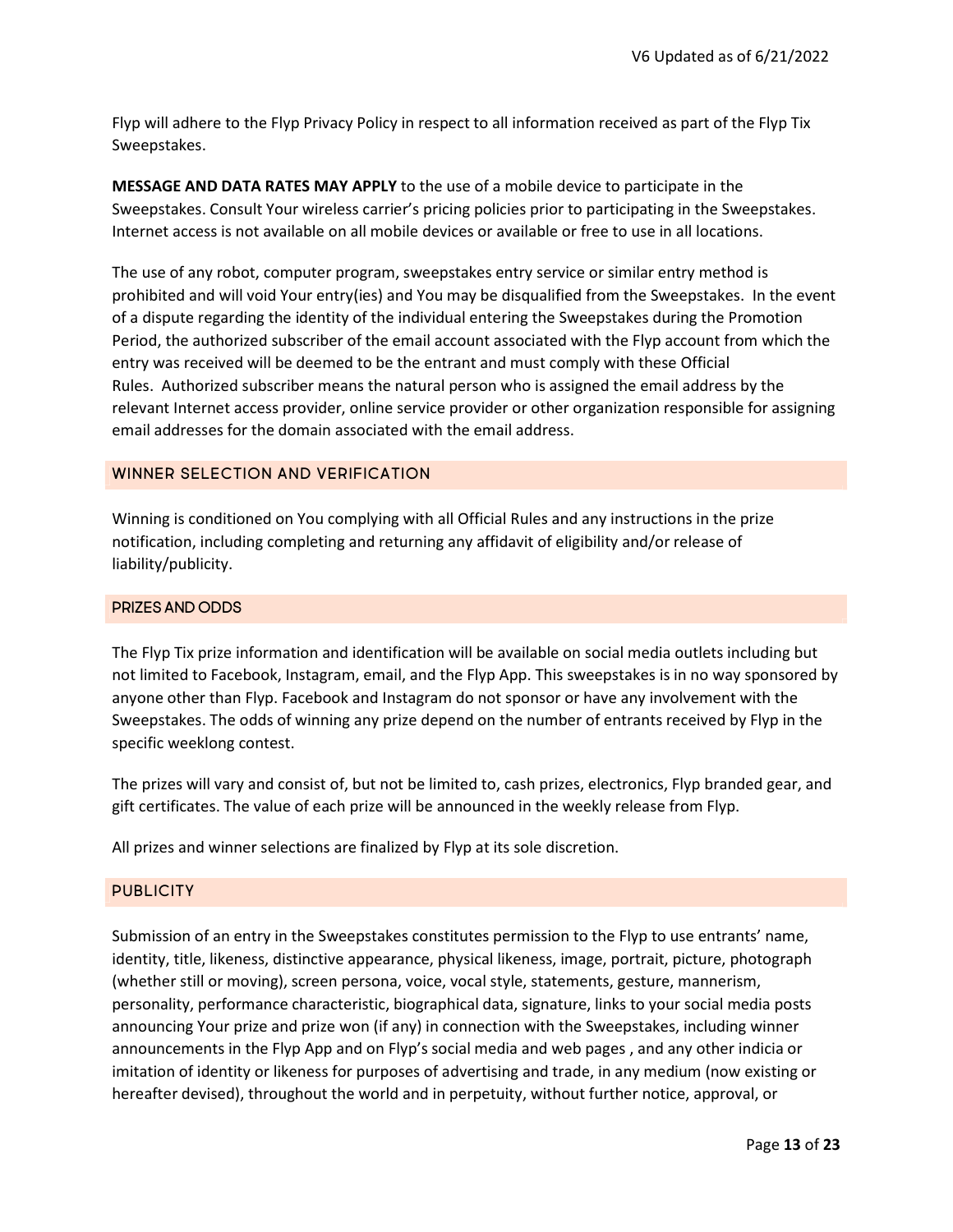compensation, unless prohibited by law. Submission also constitutes permission to Flyp to disclose entrants' name, should entrant win, in connection with any requests for a list of winners.

## DISQUALIFICATION; FLYP'S DECISION FINAL

Flyp reserves the right in its sole discretion to disqualify (and void the entry(ies) of) any person it believes such person has violated these Official Rules, is not eligible to participate, has provided false information, acted in a harassing or unsportsmanlike manner with respect to Sponsor, any Promotion Party, or any other entrant, or tampered with the operation of the Sweepstakes. Decisions of Flyp on all matters related to the Sweepstakes are final and binding. Flyp reserves the right to cancel or modify the Sweepstakes for any reason, including but not limited to, if fraud, misconduct, or technical failures destroy the integrity of the Sweepstakes, or if a computer virus, bug, or other technical problem corrupts the administration, security, or proper administration of the Sweepstakes as determined by Flyp, in its sole discretion. CAUTION: ANY ATTEMPT TO DELIBERATELY DAMAGE ANY WEBSITE OR APP OR UNDERMINE THE LEGITIMATE OPERATION OF THIS SWEEPSTAKES MAY BE A VIOLATION OF CRIMINAL & CIVIL LAWS. FLYP RESERVES THE RIGHT TO DISQUALIFY AND/OR SEEK DAMAGES FROM ANY INDIVIDUAL MAKING ANY SUCH ATTEMPTS TO THE FULL EXTENT PERMITTED BY APPLICABLE LAW.

#### GENERAL CONDITIONS

The Sweepstakes is void where prohibited by law, and is subject to all applicable federal, state, and local laws and regulations, and Flyp's Terms of Use and Privacy Policy. Flyp reserves the right to modify, suspend or terminate the Sweepstakes in the event it becomes infected by a computer virus or is otherwise technically impaired, or based on the technical, legal and policy requirements of the platform(s) by which it is made available, and to cancel or suspend the Sweepstakes in its entirety should tampering, unauthorized intervention, fraud, technical failures or other causes corrupt the administration, security, fairness, integrity or proper play of the Sweepstakes and, if terminated, at Flyp's discretion, conduct a random drawing from among all non-suspect eligible entries received to that point, for any unawarded prizes.

## LIMITATIONS OF LIABILITY AND RELEASE

Flyp is not responsible for, and by participating You release the Flyp from, any and all claims or liability that may arise, directly or indirectly, out of Your participation in the Sweepstakes or acceptance, use, or misuse of any prize, including without limitation, for any problems related to technical malfunctions of electronic equipment, computer online systems, servers, providers, computer hardware or software or phone lines, congestion on the internet or any website/app, unauthorized intervention, viruses, maintenance or any other technical problems; failed, lost, delayed, incomplete, garbled, or misdirected communications regardless of cause which may limit a person's ability to participate in the Sweepstakes; errors in the administration of the Sweepstakes, the announcement of any prize, or in any Sweepstakesrelated materials; printing or human error; and any injury or damage to persons or property. You agree that Flyp's and Promotion Parties' liability will be limited to the cost of entering and participating in the Sweepstakes and under no circumstances will Flyp be responsible for attorney's fees. You waive the right to claim any damages, including direct, indirect, punitive, or consequential. California Civil Code Section 1542 provides that: A GENERAL RELEASE DOES NOT EXTEND TO CLAIMS THAT THE CREDITOR OR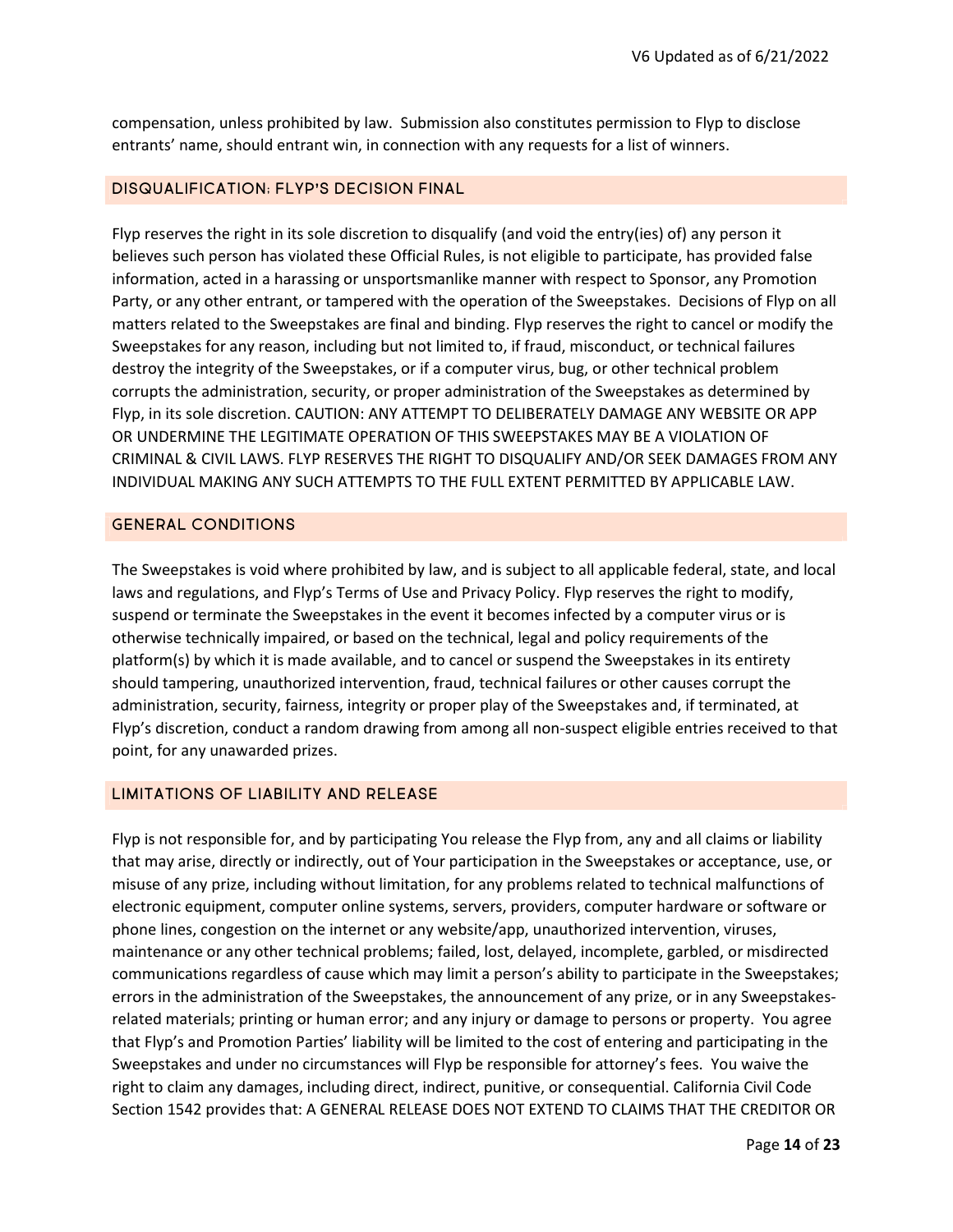RELEASING PARTY DOES NOT KNOW OR SUSPECT TO EXIST IN HIS OR HER FAVOR AT THE TIME OF EXECUTING THE RELEASE, AND THAT IF KNOWN BY HIM OR HER, WOULD HAVE MATERIALLY AFFECTED HIS OR HER SETTLEMENT WITH THE DEBTOR OR RELEASED PARTY. By participating, You, on Your behalf and for Your heirs, successors, assigns, agents and representatives, acknowledge that You understand the significance and consequences of California Civil Code Section 1542 and, to the extent it may be applicable, hereby waive its benefits, with the intent that the releases and waivers of liability in these Official Rules include claims known or unknown, and suspected or unsuspected.

## COMMUNICATIONS; PRIVACY; GOVERNING LAW

By participating in the Sweepstakes, You agree to use of Your personal information, including email address, by Flyp (or third parties performing services for Flyp) for administration of the Sweepstakes including, without limitation, verifying Your eligibility, contacting You regarding Your entry or any prize, fulfilling any prize won, avoidance of fraud/tampering, compliance with legal obligations, and analytics and improvement of offerings. For additional information about how Flyp uses Your data and to opt-out of certain communications from Flyp, visit Flyp's Privacy Policy.

Governing Law: Any dispute arising from this Sweepstakes or these Official Rules, and all issues and questions concerning the construction, validity, interpretation and enforceability of these Official Rules or the rights and obligations of participants or Flyp in connection with this Sweepstakes, shall be governed by and construed in accordance with the laws of the State of Delaware without giving effect or regard to any principles or doctrines of conflicts of law.

## DISPUTES

Except where prohibited by law, any action arising out of or relating to this Sweepstakes or these Official Rules shall be resolved exclusively by final and binding arbitration administered by the American Arbitration Association ("AAA") and conducted before a single arbitrator, all pursuant to the AAA Commercial Arbitration Rules as supplemented by AAA's Supplementary Procedures for Consumer-Related Disputes (collectively, the "AAA Rules"), and as modified by these Official Rules. The AAA Rules are available online at www.adr.com. The arbitrator is bound by the terms of this Agreement. If Your claim in arbitration is for less than \$10,000.00, Flyp will reimburse You for filing fees at the conclusion of the proceeding unless Your claim is found to be frivolous by the arbitrator. The arbitration shall be held at a location in the state in which You live. ANY AND ALL DISPUTES, CLAIMS AND CAUSES OF ACTION ARISING OUT OF OR CONNECTED WITH THE SWEEPSTAKES, OR ANY PRIZE AWARDED IN CONNECTION WITH THE SWEEPSTAKES, WILL BE RESOLVED INDIVIDUALLY, WITHOUT RESORT TO ANY FORM OF CLASS ACTION. ANY RIGHT TO A TRIAL BY JURY IS HEREBY WAIVED. Notwithstanding anything to the contrary in these Official Rules, if the amount in dispute arising out of or relating to this Sweepstakes or these Official Rules is less than the jurisdictional maximum of a small claims court applicable in the state in which You live, You may bring an action in such small claims court for such dispute, which will be in lieu of arbitration or an action in any other court so long as the small-claims court does not permit class, representative, or consolidated actions, or the award of relief in favor of any person or entity that is not a named party to the small-claims action. In all cases, you agree that all claims, judgments, or awards will be limited to actual out-of-pocket expenses incurred in entering the Sweepstakes.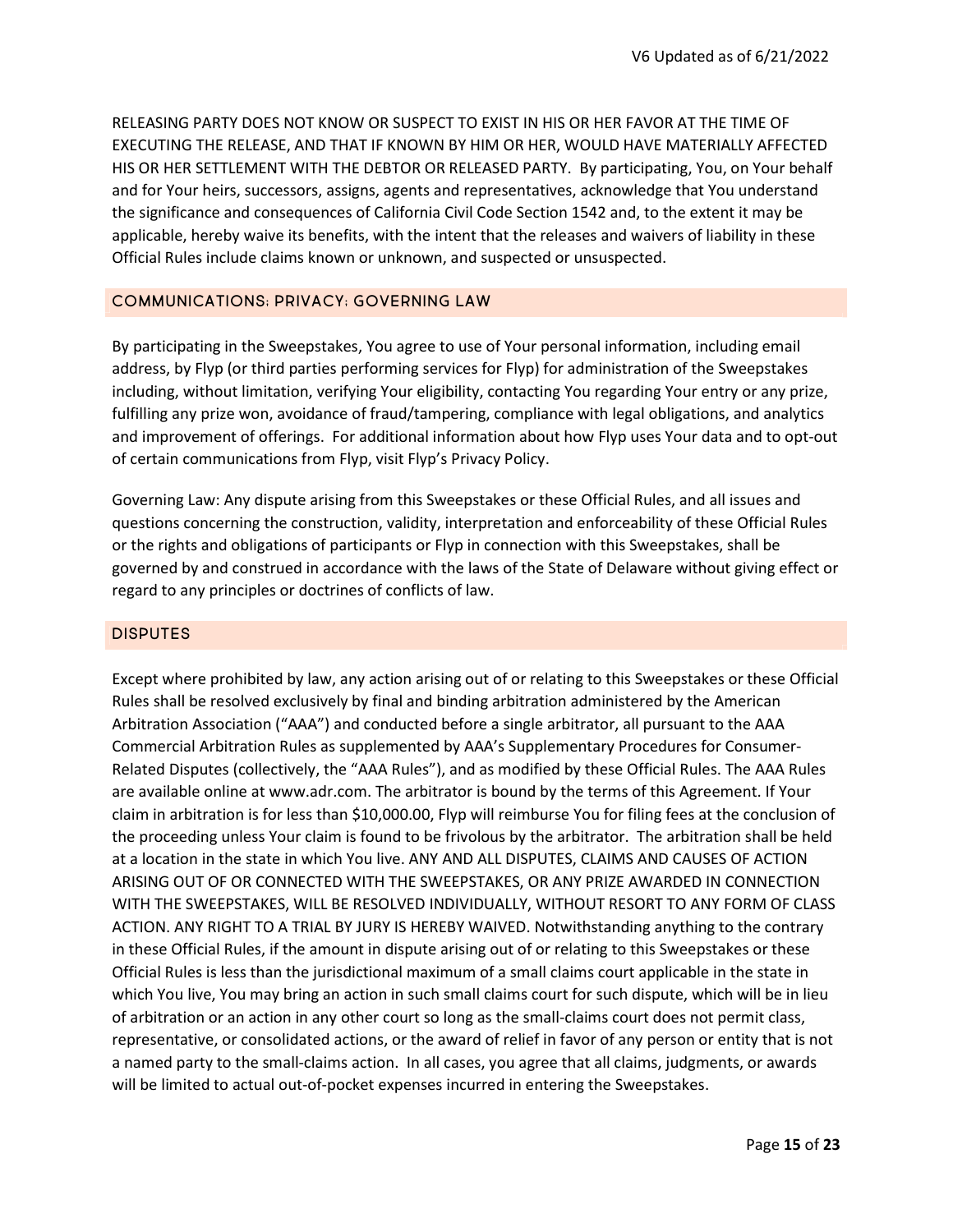## SPONSOR-FLYP

Flyp Financial, Inc., 15105 John J. Delaney Dr., Suite D199, Charlotte, NC 28277

## INQUIRIES

All inquiries regarding the program may be directed to the address above, through the www.flypMoney.com/contact-us customer service portal, or to compliance@flypMoney.com.

## FLYP STREAKS

Flyp Streaks are the consecutive days when a customer has spent \$10 minimum and completed their wheel spin. Flyp will keep track of daily Spin streaks for each Flypper, and reward Flyppers who spin every day.

## QUALIFICATION FOR FLYP STREAKS

Customer's must have a daily spin of the Flyp Reward Wheel for a purchase of at least \$10 USD. Flyp will make every effort to ensure the Flyp Streak is tracked and communicated to each customer until such time that the Flyp Streak is available on the Flyp App. Qualification is determined by Flyp and a customer may make an inquiry into the validity of a streak, but Flyp retains the final decision of a Flyp Spin Streak.

Prizes for having Flyp Spin Streaks are as follows:

- 3 spinning days in a row 1 FlypTix
- 5 spinning days in a row 5 FlypTix
- 10 spinning days in a row 10 FlypTix
- Every day after 10 days in a row 5 FlypTix each day.

Flyp will notify customers who start a flyp spin streak will receive email notifications automatically upon starting a spin streak and throughout the time the customer maintains the consecutive days of wheel spins.

## LOSING THE STREAK

At the time the customer loses the spin streak they will receive an email notifying them they have "Lost the Streak". Anyone who was in a streak but failed to spin yesterday has ended their streak (lost the streak). A daily email at 8AM will show final streak number, leaderboard, and achievement levels.

#### REWARD TERMS OF USE CHANGE LOG

3/14/2022 – Rewards Wheel Sweepstakes addition of FlypCoins and Flyp Store. New Section - Flyp Tix Sweepstakes.

4/7/2022 – Updates to spacing, headers, fonts. No changes to content.

4/18/22 – page 3 update to the web access to "flypmoney.com/contact-us"; page 4 additions of Sutton Bank rather than "we".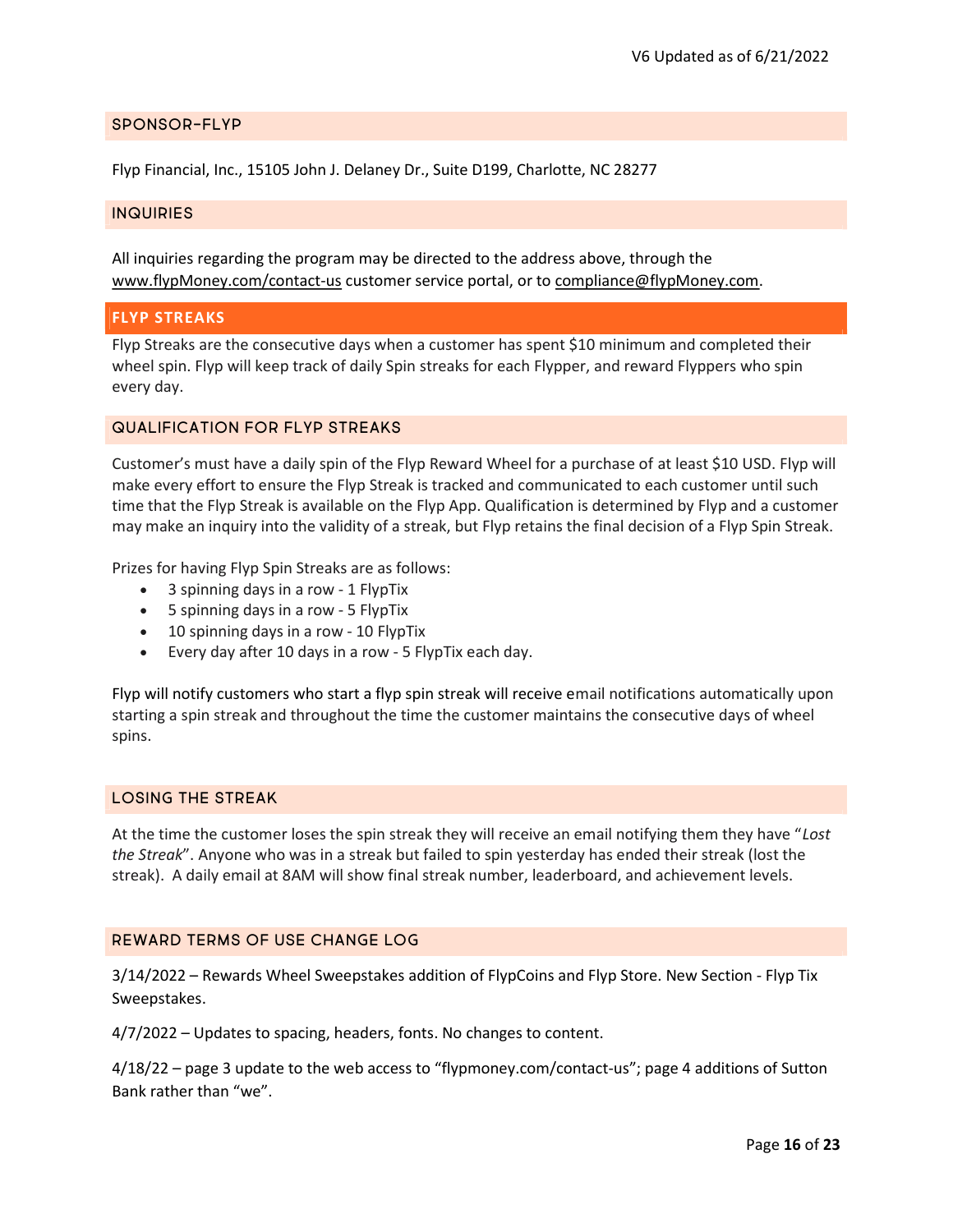| Odds    | <b>Max Cashback</b> |        |
|---------|---------------------|--------|
| 0.02%   | \$                  | 500.00 |
| 0.03%   | \$                  | 375.00 |
| 0.04%   | \$                  | 250.00 |
| 0.05%   | \$                  | 150.00 |
| 0.10%   | \$                  | 100.00 |
| 0.20%   | \$                  | 50.00  |
| 0.40%   | \$                  | 25.00  |
| 0.65%   | \$                  | 15.00  |
| 1.90%   | \$                  | 5.00   |
| 25.00%  |                     |        |
| 35.00%  |                     |        |
| 36.61%  |                     |        |
| 100.00% |                     |        |
|         |                     |        |

5/25/22 – Change to Sweepstakes odds from this grid to the existing one within the document.

6/3/22 – Flyp Streaks Section – Flyp will track and report on those customers who have consecutive days of spinning the wheel for more than \$10. These "Streaks" will be shared via email now and are coming to the Flyp App soon.

6/13/22 – Additional dates added to continue flypTix through December 2022.

## FLYP THE SCRIPT SUMMER SWEEPSTAKES #FLYPTHE SCRIPTSUMMER22

The "Flyp the Script Summer Sweepstakes" (the "Sweepstakes'') consists of a USD 1,000 cash prize awarded to one (1) winner randomly selected from all qualified entries.

Visit flypmoney.com for details. #FlypTheScriptSummer22 is sponsored by Flyp.

These sweepstakes are not sponsored, endorsed, affiliated, associated with, or administered by Instagram. Each entrant agrees to a complete release of Instagram.

# NO PURCHASE OR PAYMENT IS NECESSARY TO ENTER OR WIN. VOID WHERE PROHIBITED OR RESTRICTED BY LAW.

MAKING A PURCHASE OR PAYMENT WILL NOT INCREASE YOUR CHANCE OF WINNING. ONE WINNER WILL BE PICKED IN THE ENTRY PERIOD. SEE BELOW FOR THE DRAWING DATE.

THE SWEEPSTAKES IS INTENDED FOR PLAY IN THE 50 UNITED STATES AND THE DISTRICT OF COLUMBIA EXCEPT WHERE PROHIBITED AND SHALL BE CONSTRUED AND EVALUATED ACCORDING TO UNITED STATES LAW. DO NOT ENTER THESE SWEEPSTAKES IF YOU ARE NOT LOCATED IN THE UNITED STATES.

Entry into this Sweepstakes constitutes your acceptance of these Official Rules.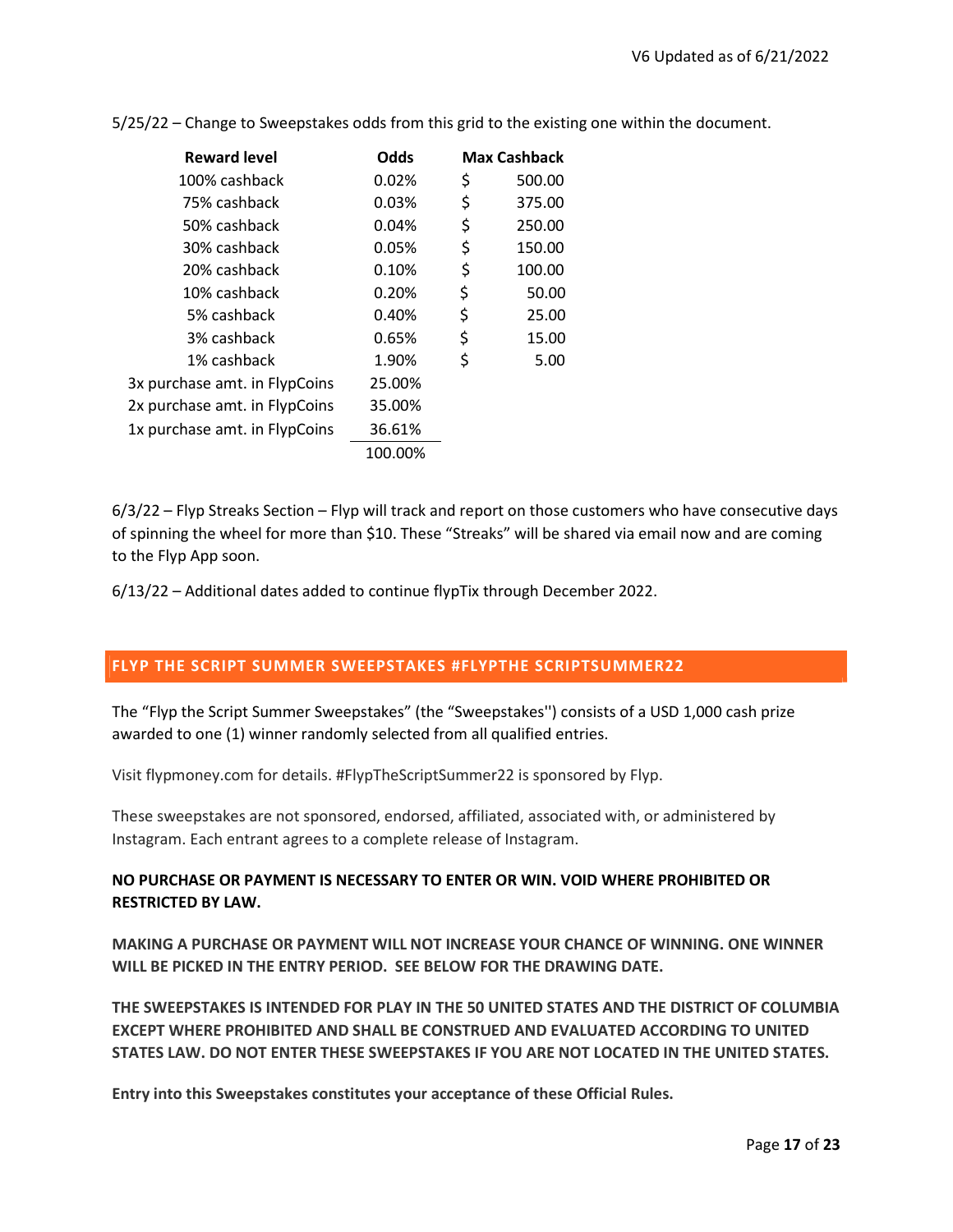## WHO MAY ENTER?

The Sweepstakes is open to individuals who are:

- (i) legal residents of the 50 US states (including D.C.)
- (ii) at least 18 years old and the age of majority in their jurisdiction of residence at the time of entry.
- (iii) physically located in the United States at the time of entry; and
- (iv) otherwise, eligible under any applicable law, guidance, or regulation to enter or receive winnings, including but not limited to the United States Patriot Act of 2001.

Individuals employed by Flyp Financial, Inc. ("Sponsor"), Flyp Financial Inc.'s business partners or advertising and promotion agencies (collectively "Sweepstakes Parties") at any time during the Sweepstakes Period, and members of their immediate family (parent, child, sibling, or spouse of any of the foregoing) or persons living in the same household (those living in the same household for at least 3 of 12 months preceding the Sweepstakes Period), are not eligible.

## AGREEMENT WITH OFFICIAL RULES

By entering these Sweepstakes, you, an eligible entrant, ("You") agree to be bound by these Official Rules and the decisions of Flyp, which are final and binding regarding all matters related to the Sweepstakes. By participating, You release, discharge, and hold harmless Flyp from any claims, losses, or damages arising out of Your participation in the Sweepstakes and, if declared a Winner, the acceptance or use, misuse, or possession of any prize, as further detailed below.

## PROMOTION PERIOD

The Sweepstakes begins and ends at the times set forth below. For purposes of the Sweepstakes, Eastern Time on any day shall mean the applicable local time in New York, New York on that day. Flyp's computer system is the official timekeeping device concerning all matters relating to the Sweepstakes.

Dates: This Sweepstakes begins June 21, 2022, at 7:00 AM EST and ends August 31, 2022, at 11:59 pm EST ("Sweepstakes Period").

#### THERE ARE TWO WAYS TO ENTER

There are two (2) ways to enter.

Instagram is the one (1) social channel of entry. You must have an Instagram account to enter this Sweepstakes and the winner must have a Flyp Account to be rewarded. See below for details.

#### 1. Flyp Account and Instagram Post

Each prospective Entrant must:

1. Download the Flyp App and signup for Flyp – Mobile Wallet.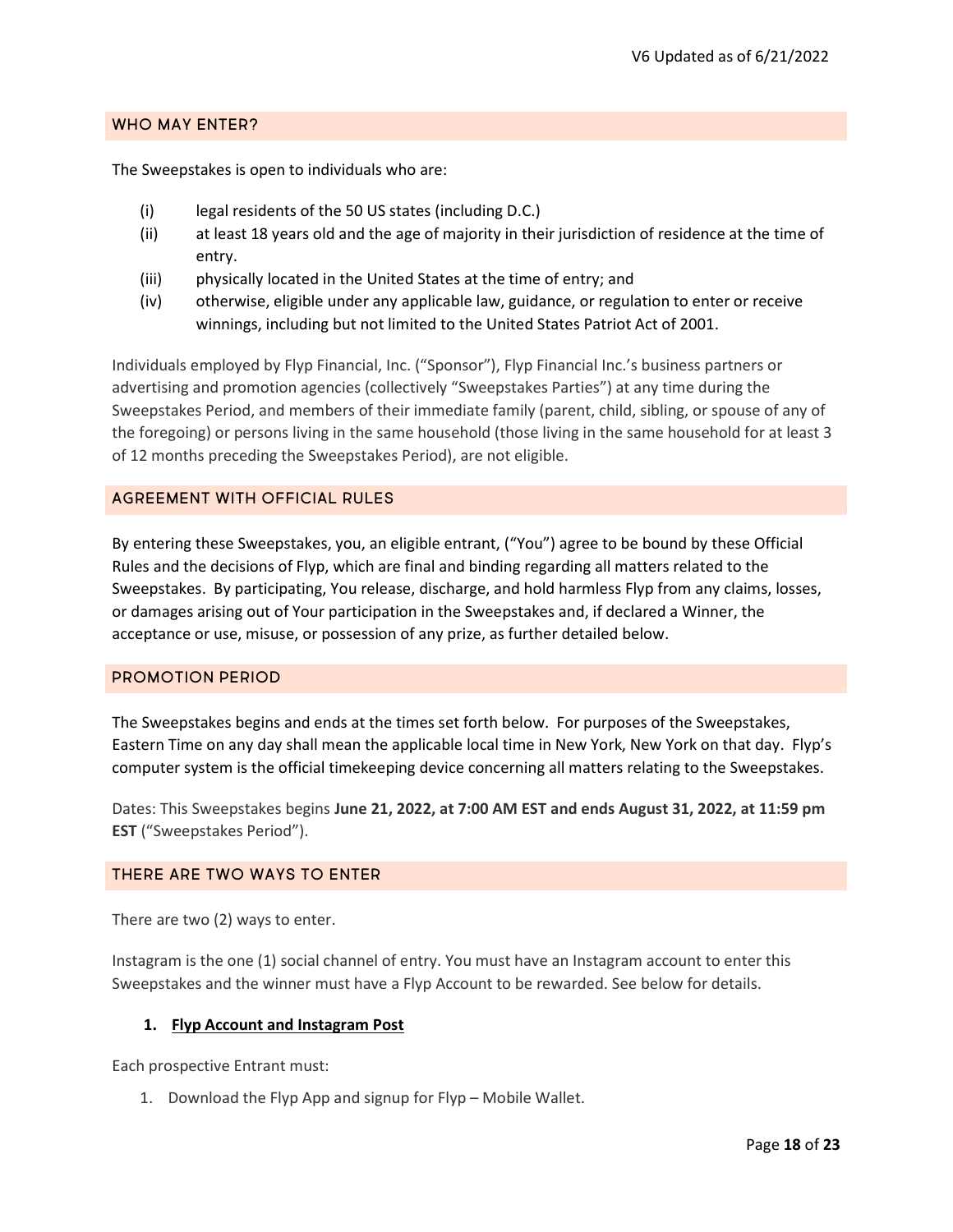- 2. Follow Flyp @FlypFinancial on Instagram
- 3. Like the post announcing the sweepstakes
- 4. Tag two friends in the comments, and get an additional entry for any extra people you tag
- 5. Get an additional entry for sharing this post to your IG stories and using the hashtag #FlypTheScriptSummer22

If a prospective Entrant does not have a Flyp account, one can be created at no cost by downloading the Flyp-Mobile Banking app and applying for a Flyp Visa® Debit Card.

If a prospective Entrant does not have an Instagram account, one can be created at no cost at www.instagram.com. Please note that a prospective Entrant must agree to comply with the Instagram Terms of Service and Privacy Policy to create an Instagram account and then participate in this Sweepstakes. This Sweepstakes is not sponsored, endorsed or administered by, or associated with Instagram.

# 2. Alternative Method of Entry

Alternatively, you may enter by completing the same social post requirements without having to have a Flyp Account. The Alternate Method of Entry still entrants to follow Flyp on Instagram, use the hashtag #FlypTheScriptSummer22, tag @FlypFinancial, and tag two (2) friends from an Instagram Account. By submitting your entry, You give Flyp permission to contact you through email, text, phone, and/or address regarding only your entry in the sweepstakes. The winner must have a Flyp Account to claim the prize and the prize will be delivered in the form of a \$1,000 cash transfer.

## QUALIFIED ENTRIES

In addition, no entry may contain any offensive or vulgar content or depict any pornographic or illegal act. Any entry containing inappropriate content, as determined by the Sponsor in its sole and absolute discretion, will be considered ineligible and will not be part of the Sweepstakes. By submitting an entry, each Entrant agrees his or her entry complies with these Official Rules. Each Entrant also agrees that the Sponsor may disqualify the Entrant from the Sweepstakes if Sponsor believes, in its sole and absolute discretion, that an entry fails to comply with these Official Rules. If the Sponsor rejects any entry, such entry will be disqualified and will not be considered a valid entry. Entries may only be made according to the method described above. Automated entries (including but not limited to entries submitted using any robot, script, macro, or another automated service) are not permitted and will be disqualified. Only eligible entries received by the Sponsor before the end of the Sweepstakes Period will be included in prize drawings. Illegible, unintelligible, incomplete, or garbled entries will be disqualified.

# NOTIFICATION OF WINNING

Potential winners will be sent a notification message within 48 hours of the close of the Sweepstakes Period. Eligible winners will have the prize transferred to the Flyp account within 48 hours.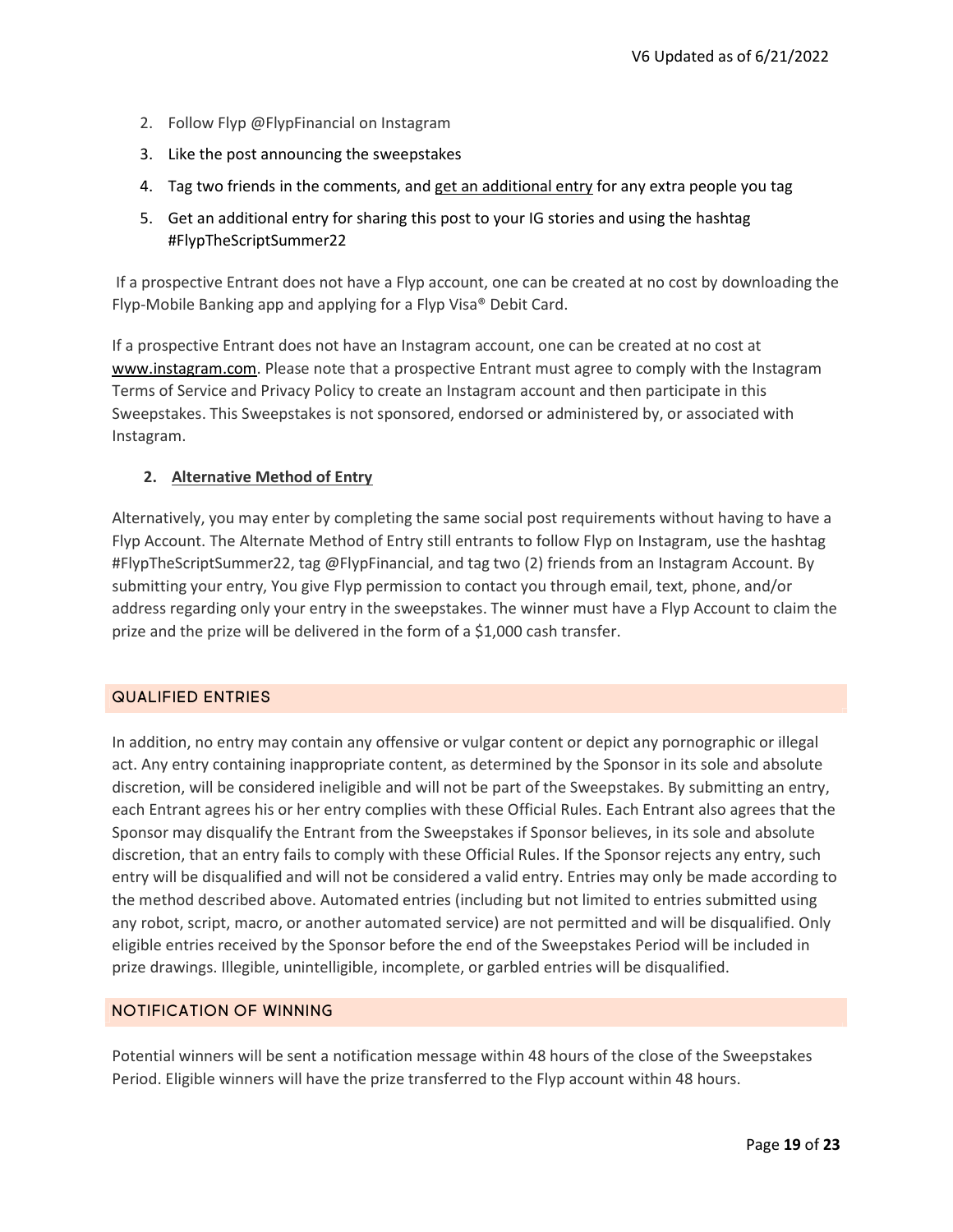Potential winners must meet the eligibility requirements outlined in these Official Rules to qualify for the prize. Note: You are not a winner of any prize until you have been verified as a winner by the Sponsor.

## ODDS & PRIZES

The odds of winning depend upon the number of eligible entries received during the Sweepstakes Period.

One (1) winner confirmed during the Drawing Period, will receive the following prize: One (1) \$1,000 cash transfer to their Flyp account within 48 hours of the conclusion of the Drawing Period. The total ARV (Approximate Retail Value) of all available prizes in the Sweepstakes Period is \$1,000.00.

Only prizes specified in the amount indicated will be awarded. Prizes are non-transferable. The Sponsor reserves the right to substitute a prize or prize component of equal or greater value should a prize or any component of a prize become unavailable.

Within forty-eight (48) hours of the End Date of the Sweepstakes Period (For End Dates, see the "Dates" section, above), the potential winner will be sent a notification message in the form of a direct Instagram message from @FlypFinancial. Additional messages may be sent to existing Flyp customers through regular communication channels.

Potential winners may be asked to verify eligibility. If a potential winner is found to be ineligible; is not in compliance with these Official Rules; declines to accept the prize; does not comply with the Sponsor's instructions or the prize is returned as undeliverable, the prize may be forfeited to the Sponsor's sole discretion. If a prize is forfeited, then the prize may be awarded to an alternate winner, selected in a random drawing from among all remaining eligible entries received during the corresponding Sweepstakes Period, as determined by the Sponsor in its sole discretion. The Sponsor shall not be held responsible for any delays in awarding the prize for any reason. Each prize will only be awarded to a verified winner. Any unclaimed prizes will be awarded in a random drawing to be held as necessary. By accepting a prize, each Entrant consents to the Sponsor's use of their name, photograph and/or likeness, address, voice, and statements made by or attributed to them, in perpetuity, in any, and all, media now known or hereafter developed (including, without limitation, print, broadcast, and Internet), for all legitimate business purposes including advertising and promotional activities without additional compensation, unless prohibited by law. Upon delivery of the prize, the Sponsor will be deemed to have awarded the prize to the winner with the winner assuming full responsibility for the prize.

## TAX OBLIGATIONS

FOR US PERSONS, IF THE VALUE OF THE PRIZE AWARDED IS GREATER THAN \$600 THE FAI MARKET VALUE OF THE PRIZE AMOUNT WILL BE REPORTED ON IRS FORM 1099-MISC AND ISSUED TO THE RECIPIENT. TAX IDENTITY INFORMATION WILL BE COLLECTED BY COMPLETING IRS FORM W-9 FOR ALL WINNERS OF PRIZES AWARDED GREATER THAN \$600.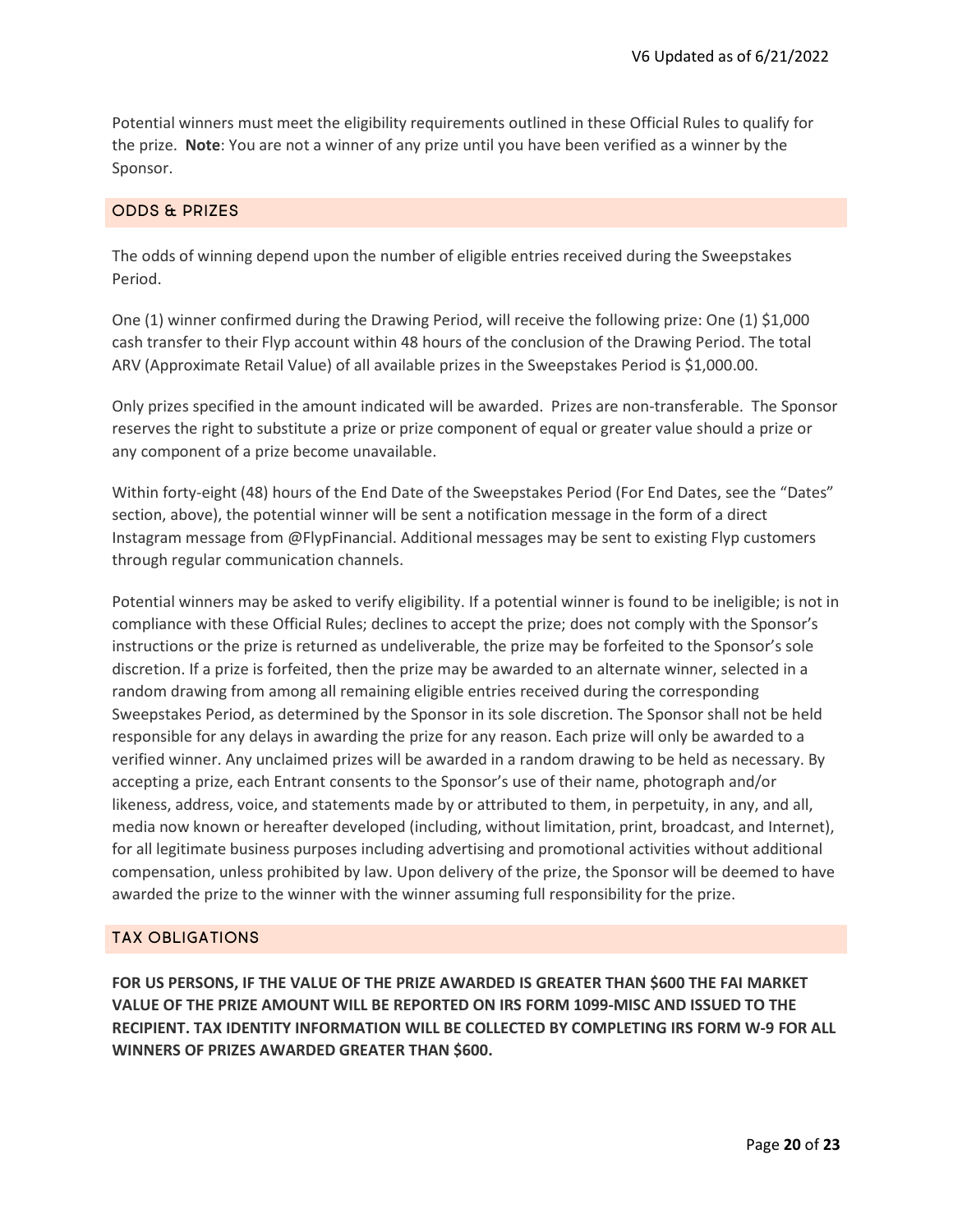Except as specifically provided herein, all applicable taxes and usage charges on prizes are the sole responsibility of the winner. The Sponsor or its agents shall require documentation from the winner including completing and returning any affidavit of eligibility and/or release of liability/publicity and documentation of taxes to be remitted to the appropriate taxing authorities.

## GENERAL CONDITIONS

All entries become the property of the Sponsor and will not be returned. By participating, Entrants agree to abide by and be bound by these Official Rules, which shall be final and binding concerning all issues relating to this Sweepstakes. It is the Entrant's responsibility to ensure compliance with all of the conditions contained in these Official Rules. The sponsor is not responsible for any lost, late, misdirected, stolen, illegible, incomplete entries, or for any computer, online, telephone, or technical malfunctions that may occur. Sweepstakes Parties are not responsible for any inaccurate information, whether caused by Website users, any of the equipment or programming associated with or utilized in the Sweepstakes or any technical or human error which may occur in the processing of submissions in the Sweepstakes. Sweepstakes Parties assume no responsibility for any error, omission, interruption, deletion, defect, delay in operation or transmission, communications line failure, theft or destruction, or unauthorized access to, or alteration of, entries. Sweepstakes Parties are not responsible for any problems, failures, or technical malfunction of any telephone network or lines, computer online systems, servers, providers, computer equipment, software, email, players, or browsers, on account of technical problems or traffic congestion on the Internet, at any website, or on account of any combination of the foregoing. Sweepstakes Parties are not responsible for any injury or damage to participants or to any computer related to or resulting from participating or downloading materials in this Sweepstakes. Persons found tampering with or abusing any aspect of this Sweepstakes, or whom the Sponsor believes to be causing malfunction, error, disruption or damage will be disqualified. CAUTION: ANY ATTEMPT BY AN ENTRANT OR ANY OTHER INDIVIDUAL TO DELIBERATELY DAMAGE ANY WEBSITE OR UNDERMINE THE LEGITIMATE OPERATION OF THE SWEEPSTAKES MAY BE A VIOLATION OF CRIMINAL AND CIVIL LAWS. SHOULD SUCH AN ATTEMPT BE MADE, THE SPONSOR RESERVES THE RIGHT TO SEEK DAMAGES FROM ANY SUCH PERSON TO THE FULLEST EXTENT PERMITTED BY LAW. The Sponsor reserves the right to correct any typographical, printing, computer programming, or operator errors.

If, for any reason, the Sweepstakes is not capable of running as planned, including infection by computer virus, bugs, tampering, unauthorized intervention, fraud, technical failures, or any other causes beyond the control of the Sweepstakes Parties that corrupt or affect the administration, security, fairness, integrity or proper conduct of this Sweepstakes, Sponsors reserve the right to cancel, modify, or suspend the Sweepstakes or any element thereof (including, without limitation, these Official Rules) without notice in any manner and for any reason (including, without limitation, in the event of any unanticipated occurrence that is not fully addressed in these Official Rules). In the event of cancellation, modification, or suspension, Sponsors reserve the right to select Winners in a random drawing from among all eligible, non-suspect entries received before the time of the event warranting such cancellation, modification, or suspension. Notice of such cancellation, modification, or suspension will be posted on the Website and/or Sponsor's website at Sponsor's discretion. Sponsors may prohibit any entrant or potential entrant from participating in the Sweepstakes if such entrant or potential entrant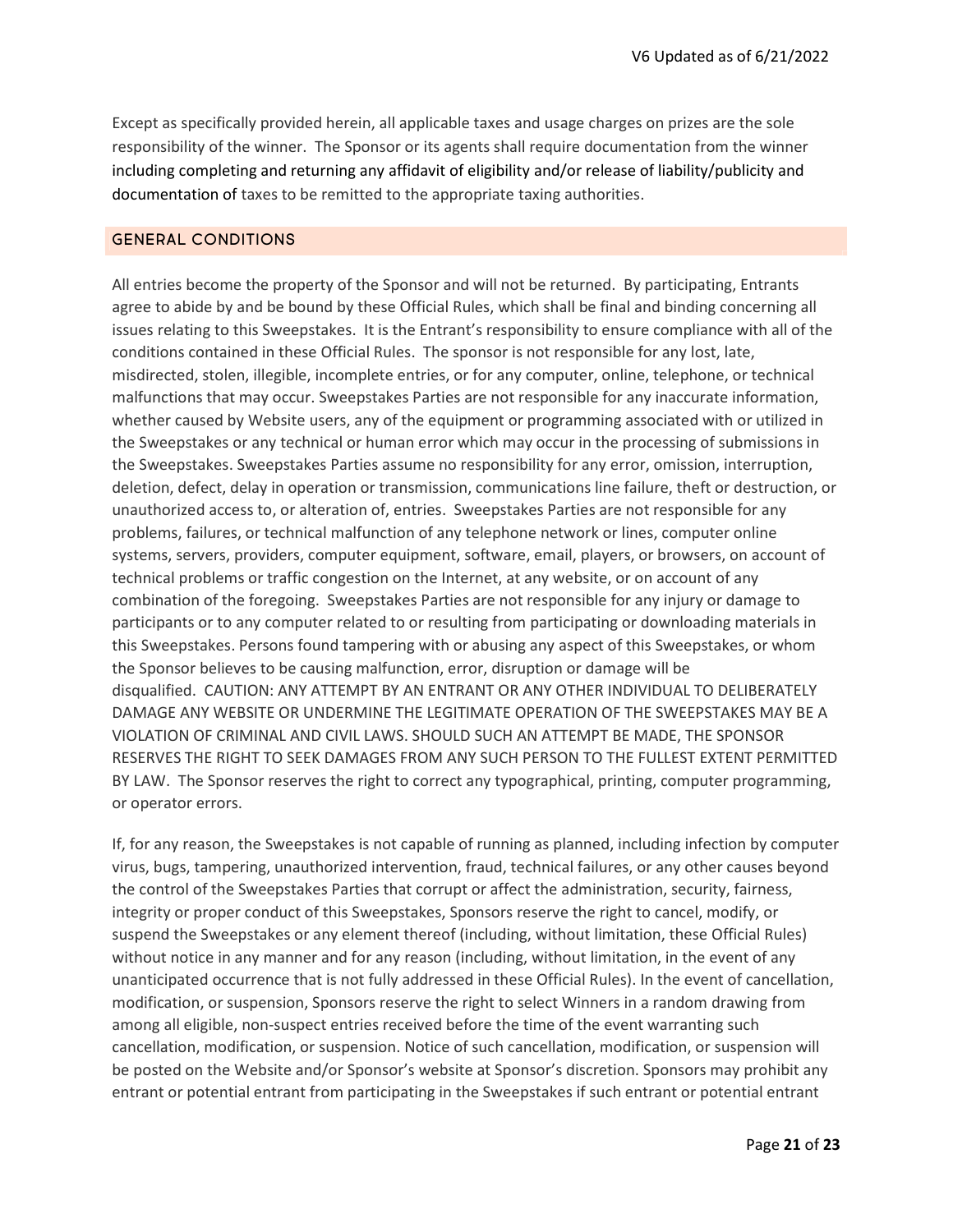shows a disregard for these Official Rules; acts with an intent to annoy, abuse, threaten, or harass any other entrant, Sponsors, or Sponsors' agents or representatives; or behaves in any other disruptive manner (as determined by Sponsors in their sole discretion). Sponsors reserve the right to modify these rules for clarification purposes without materially affecting the terms and conditions of the Sweepstakes.

## LIMITATION OF LIABILITY

Flyp is not responsible for, and by participating You release the Flyp from, any, and all, claims or liability that may arise, directly or indirectly, out of Your participation in the Sweepstakes or acceptance, use, or misuse of any prize, including without limitation, for any problems related to technical malfunctions of electronic equipment, computer online systems, servers, providers, computer hardware or software or phone lines, congestion on the internet or any website/app, unauthorized intervention, viruses, maintenance or any other technical problems; failed, lost, delayed, incomplete, garbled, or misdirected communications regardless of the cause which may limit a person's ability to participate in the Sweepstakes; errors in the administration of the Sweepstakes, the announcement of any prize, or in any Sweepstakes-related materials; printing or human error; and any injury or damage to persons or property. You agree that Flyp's and Promotion Parties' liability will be limited to the cost of entering and participating in the Sweepstakes and under no circumstances will Flyp be responsible for attorney's fees. You waive the right to claim any damages, including direct, indirect, punitive, or consequential. California Civil Code Section 1542 provides that: A GENERAL RELEASE DOES NOT EXTEND TO CLAIMS THAT THE CREDITOR OR RELEASING PARTY DOES NOT KNOW OR SUSPECT TO EXIST IN HIS OR HER FAVOR AT THE TIME OF EXECUTING THE RELEASE, AND THAT IF KNOWN BY HIM OR HER, WOULD HAVE MATERIALLY AFFECTED HIS OR HER SETTLEMENT WITH THE DEBTOR OR RELEASED PARTY. By participating, You, on Your behalf and for Your heirs, successors, assigns, agents and representatives, acknowledge that You understand the significance and consequences of California Civil Code Section 1542 and, to the extent it may be applicable, hereby waive its benefits, with the intent that the releases and waivers of liability in these Official Rules include claims known or unknown, and suspected or unsuspected.

Privacy Policy: The sponsor's privacy policy is available at https://www.flypmoney.com/privacypolicy/

#### DISPUTES

Except where prohibited by law, any action arising out of or relating to this Sweepstakes or these Official Rules shall be resolved exclusively by final and binding arbitration administered by the American Arbitration Association ("AAA") and conducted before a single arbitrator, all pursuant to the AAA Commercial Arbitration Rules as supplemented by AAA's Supplementary Procedures for Consumer-Related Disputes (collectively, the "AAA Rules"), and as modified by these Official Rules. The AAA Rules are available online at www.adr.com. The arbitrator is bound by the terms of this Agreement. If Your claim in arbitration is for less than \$10,000.00, Flyp will reimburse You for filing fees at the conclusion of the proceeding unless Your claim is found to be frivolous by the arbitrator. The arbitration shall be held at a location in the state in which You live. ANY AND ALL DISPUTES, CLAIMS, AND CAUSES OF ACTION